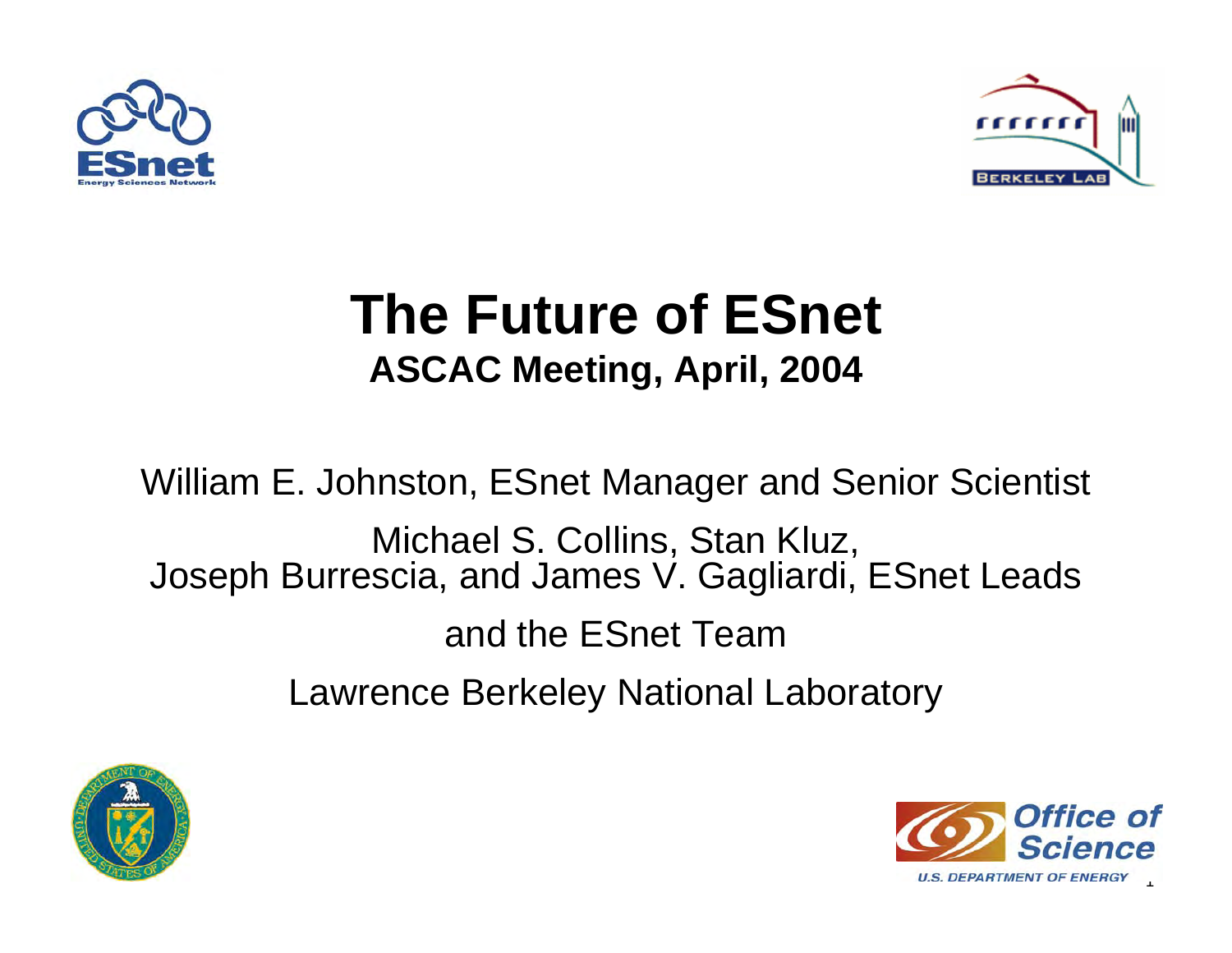### **Outline**

¾What is ESnet Today?

- Trends, Opportunities, and Pressures
- ESnet's Evolution over the Next 10-20 Years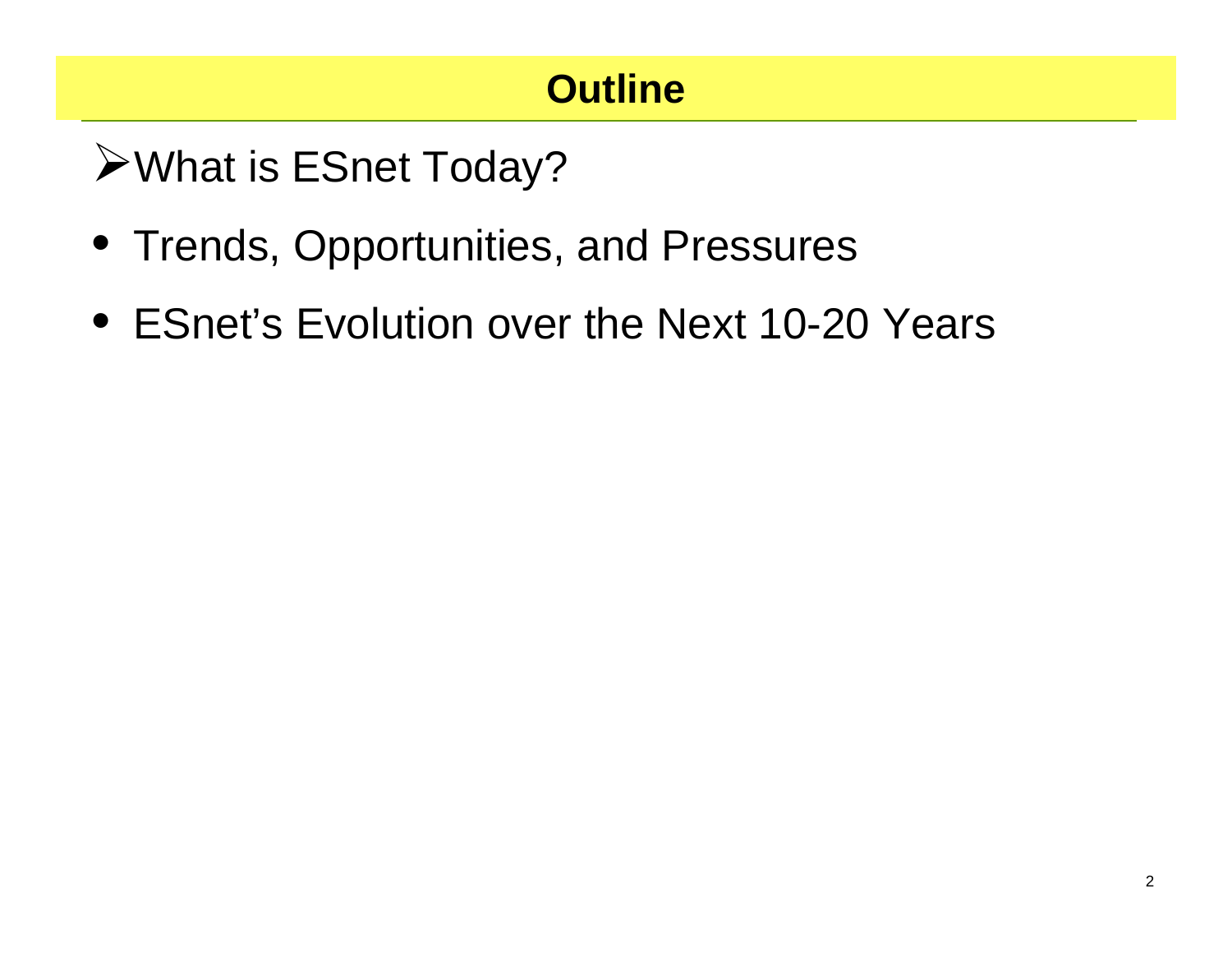# **What is ESnet Today?**

- • Architected to move huge amounts of data between a small number of sites
- High bandwidth peering for access to the US, European, Japanese, and other Research and Education networks
- • Access to the global Internet (managing 150,000 routes at 10 commercial peering points)
- Comprehensive user support, including "owning" all trouble tickets involving ESnet users (including problems at the far end of an ESnet connection) until they are resolved – 24x7 coverage
- • Grid and collaboration services supporting science o trust, persistence, and science oriented policy
- Primarily OSC focused, but supports NNSA/Defense Programs, including SecureNet as an overlay network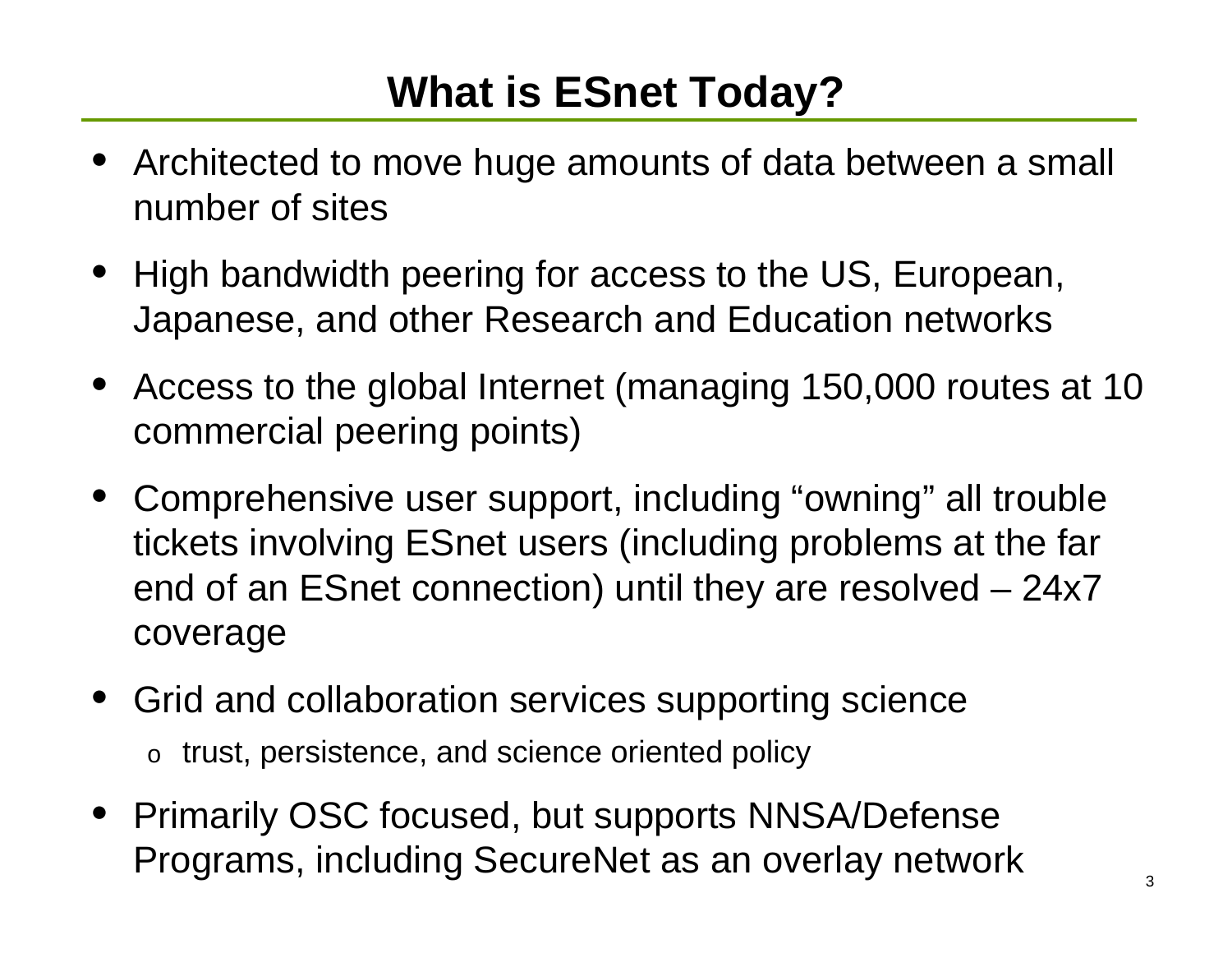- A community endeavor
	- o Strategic guidance from the OSC programs (ESSC)
	- o Network operation is a shared activity with the community via ESCC – which ensures the right operational "sociology" for success
- Complex and specialized both in the network engineering and the network management – in order to provide its services to the Labs in an integrated support environment
- Extremely reliable in several dimensions
- ¾Taken together these points make ESnet a unique facility supporting DOE science that is quite different from a commercial ISP or University network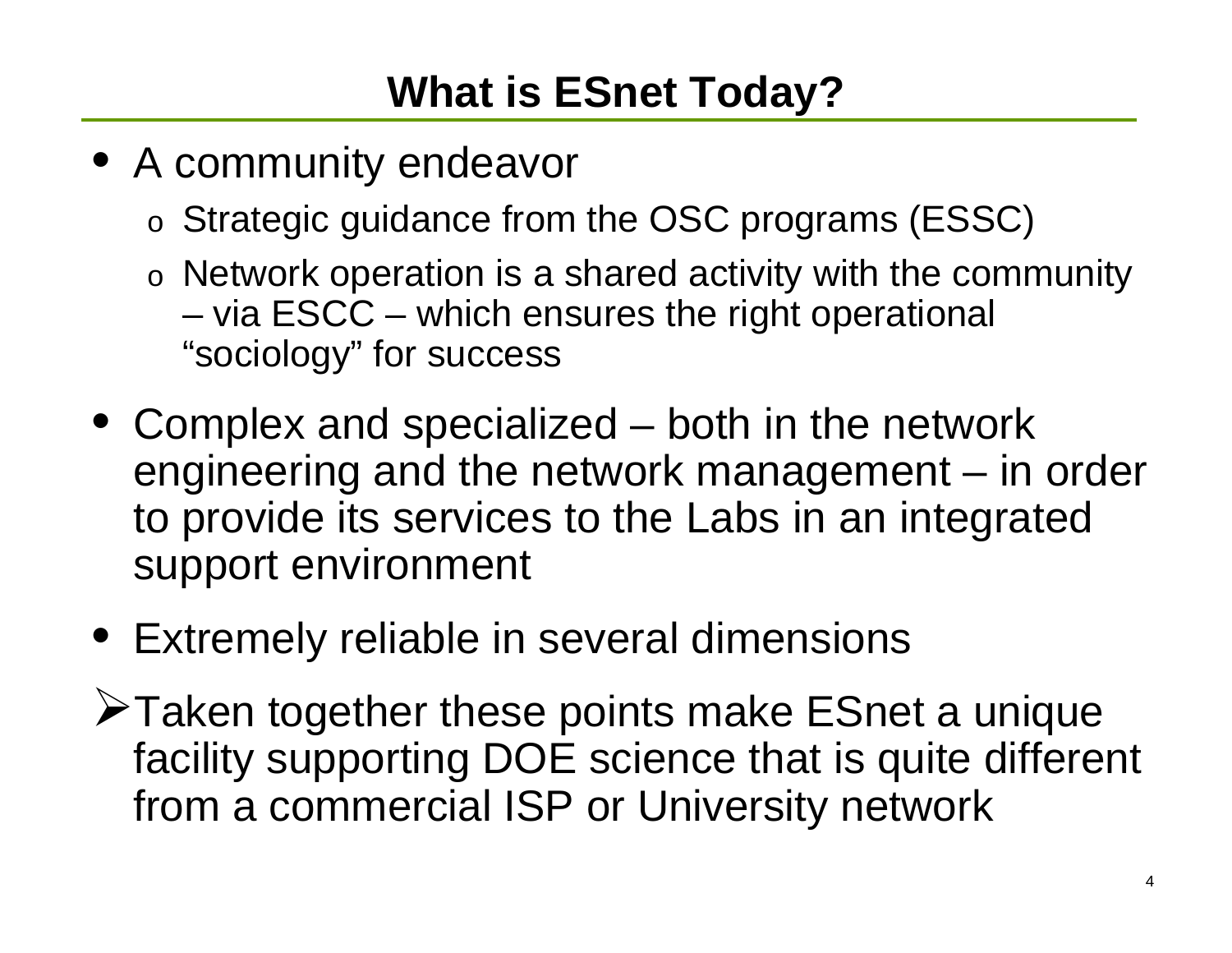### **ESnet Connects DOE Facilities and Collaborators**

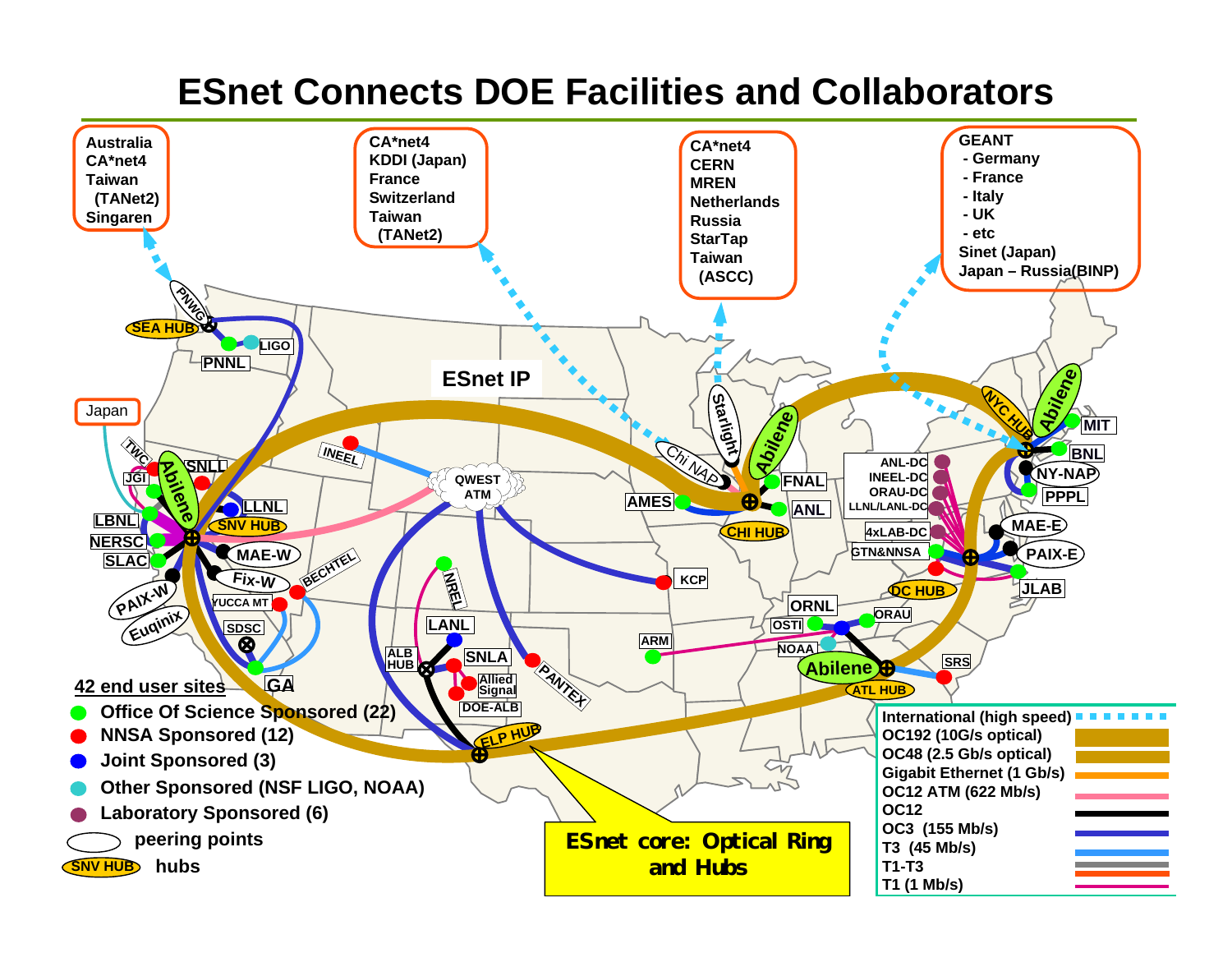### **ESnet Accommodates Exponentially Increasing Traffic**

ESnet Accepted Traffic, Terabytes/month Jan, 1990 through February, 2004

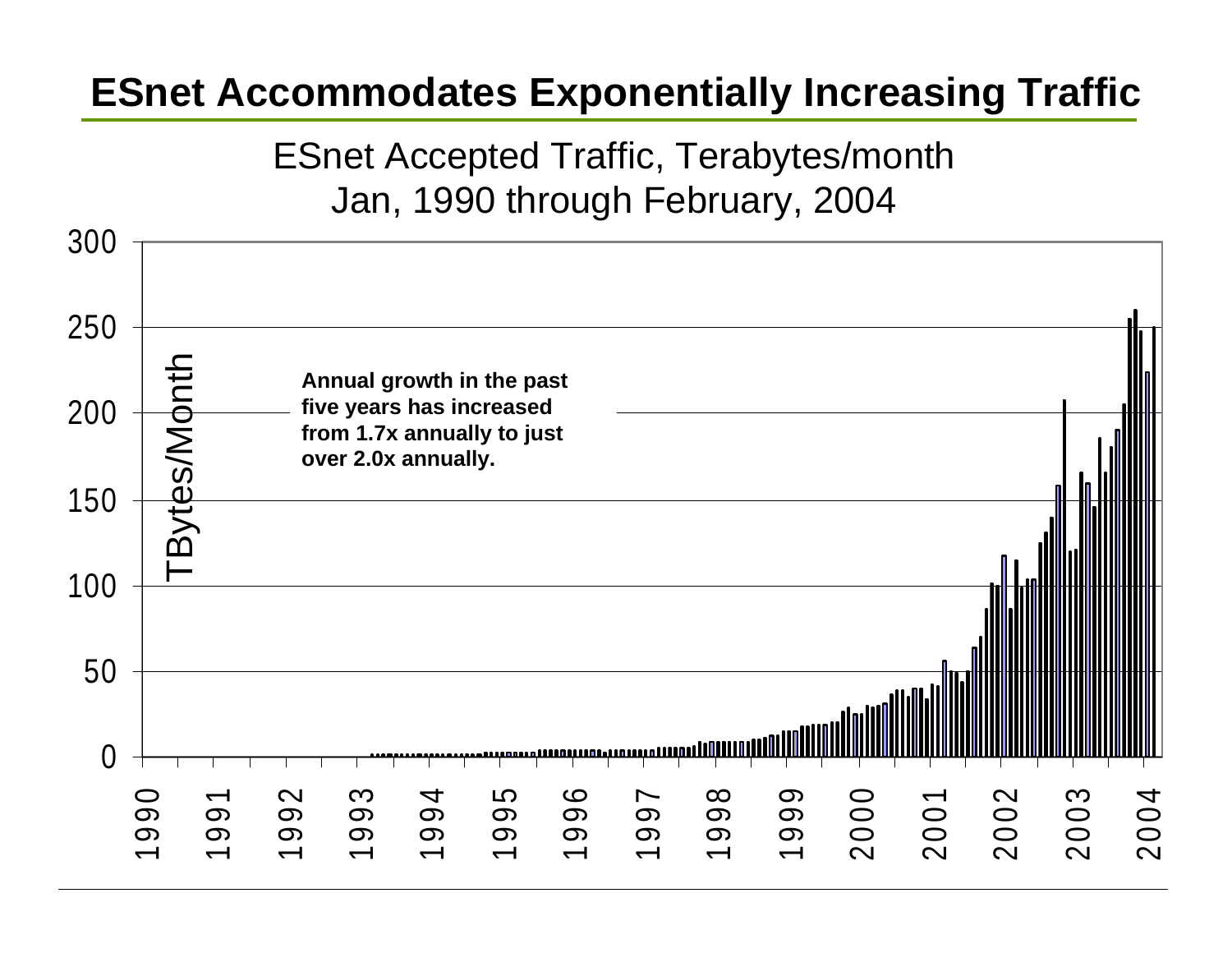### **Who Generates Traffic, and Where Does it Go?**



All ESnet traffic must originate and/or terminate on an ESnet an site (no transit traffic is allowed)

7**Traffic leaving ESnet = Blue Traffic between sites**  $% =$  of total ingress or egress traffic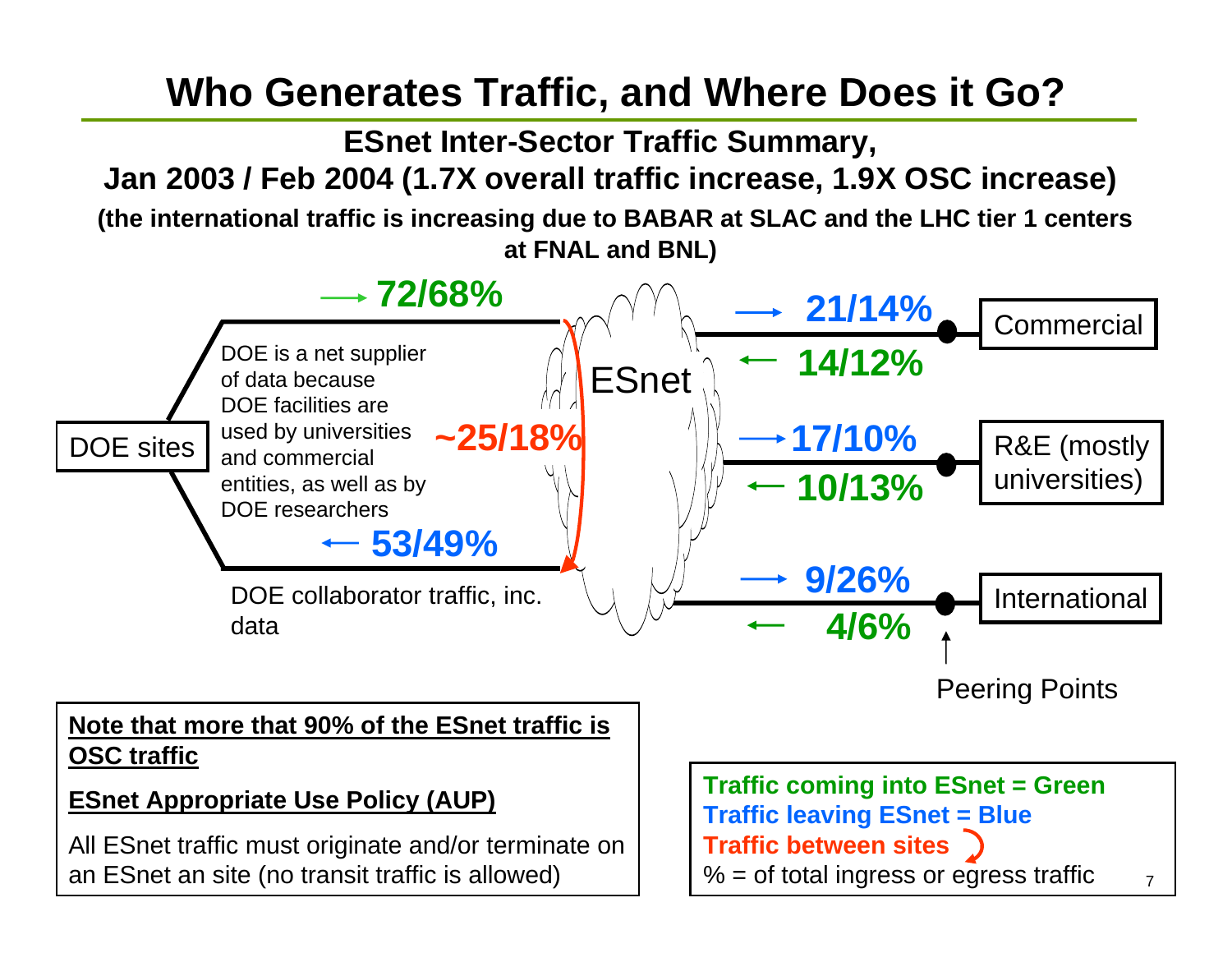## **Science Mission Critical Infrastructure**

- ESnet is a visible and critical piece of DOE science infrastructure
	- o if ESnet fails,10s of thousands of DOE and University users know it within minutes if not seconds
- • Requires high reliability and high operational security in both the network and in the ESnet infrastructure support – the systems that support the operation and management of the network and services/
	- o Secure and redundant mail and Web systems are central to the operation and security of ESnet
		- trouble tickets are by email
		- engineering communication by email
		- engineering database interface is via Web
	- o Secure network access to Hub equipment
	- o Backup secure telephony access to all routers
	- o 24x7 help desk (joint w/ NERSC) and 24x7 on-call network engineers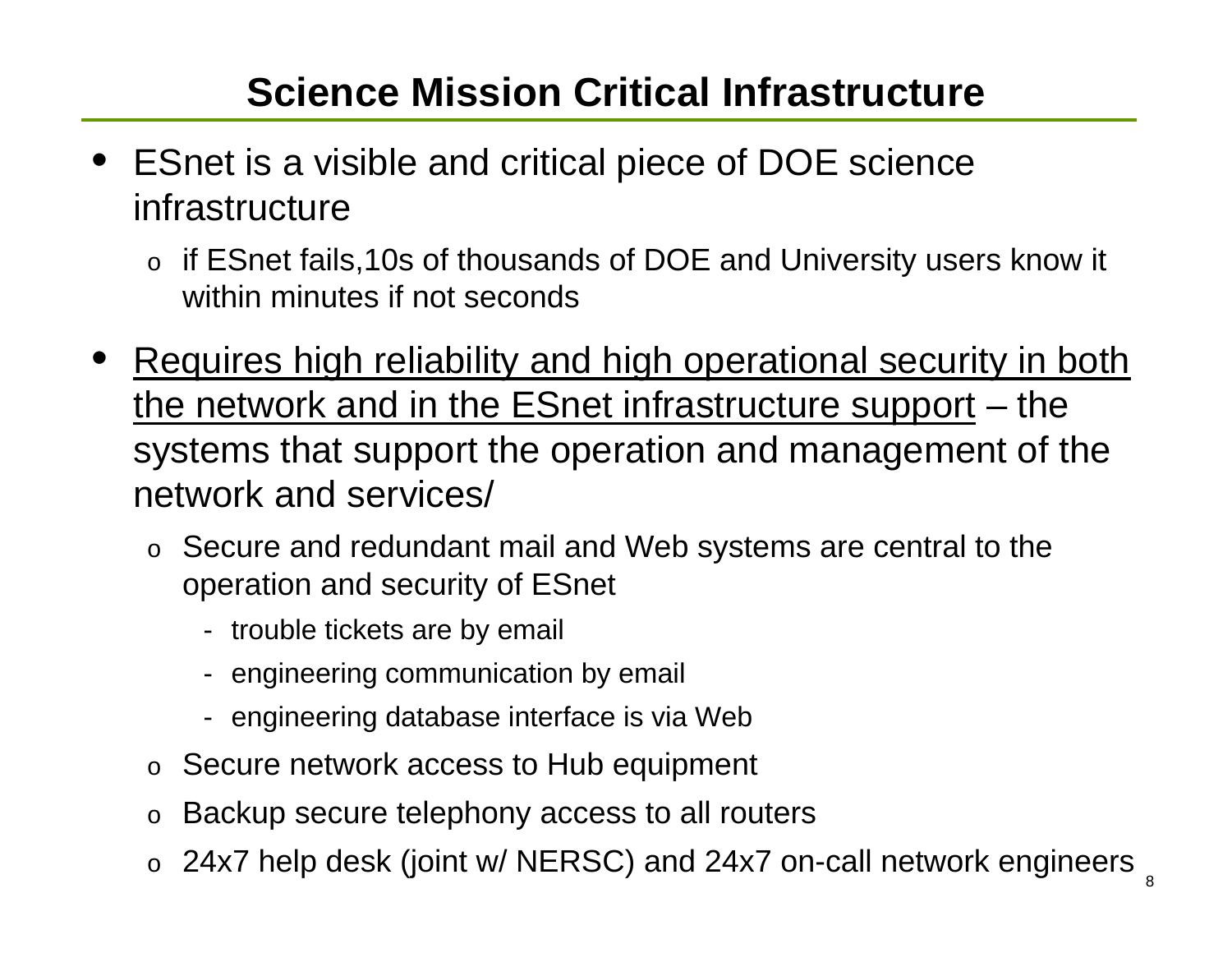# **Disaster Recovery and Stability**



• The network must be kept available even if, e.g., the West Coast is disabled by a massive earthquake, etc.

Reliable operation of the network involves

- remote NOCs
- replicated support infrastructure
- generator backed UPS power at all critical network and infrastructure locations
- non-interruptible core **ESnet core operated without interruption** through
	- o N. Calif. Power blackout of 2000
	- o the 9/11/2001 attacks, and
	- $\,$  the Sept., 2003 NE States power blackout  $_{9}$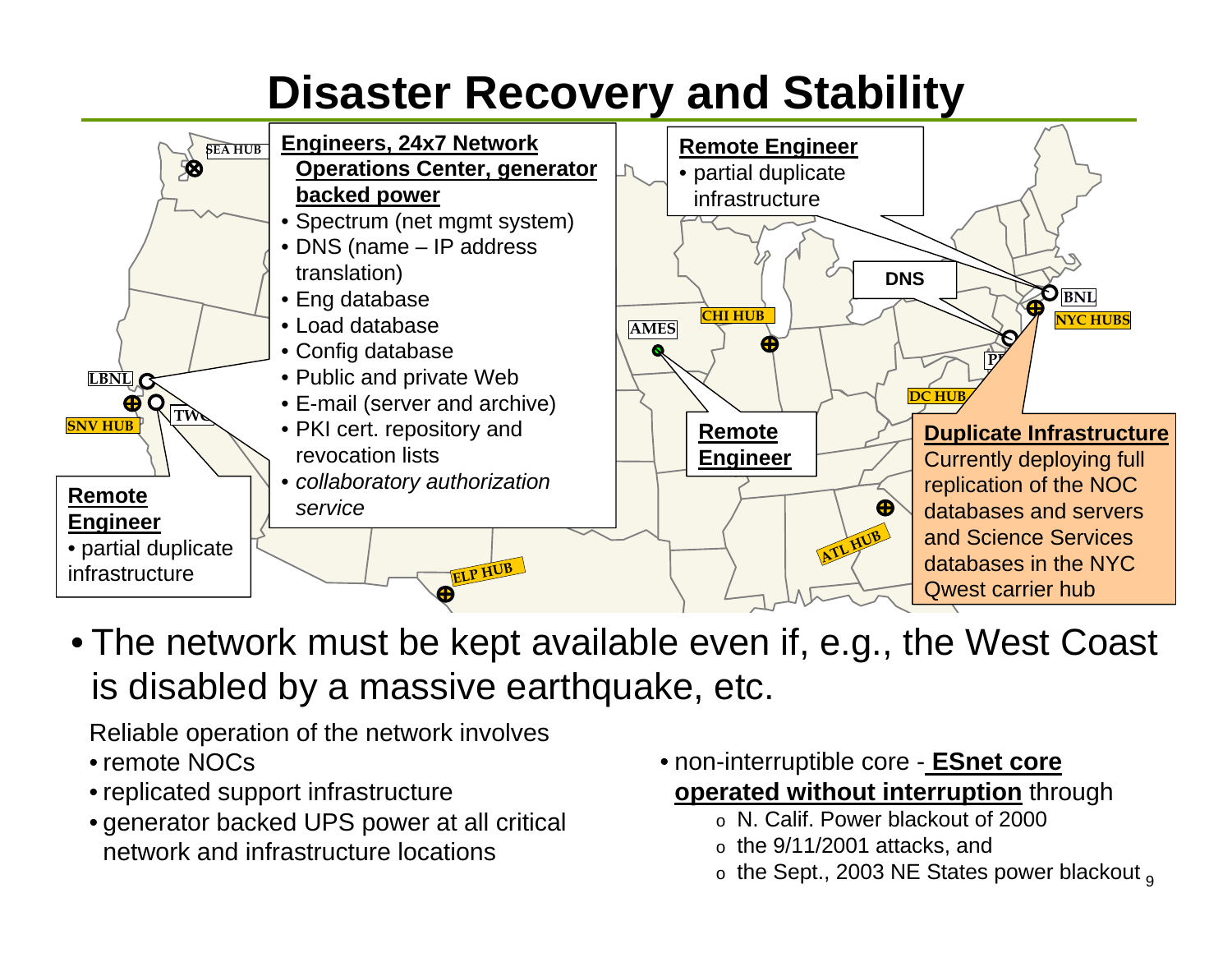### **Cyberattack Defense**

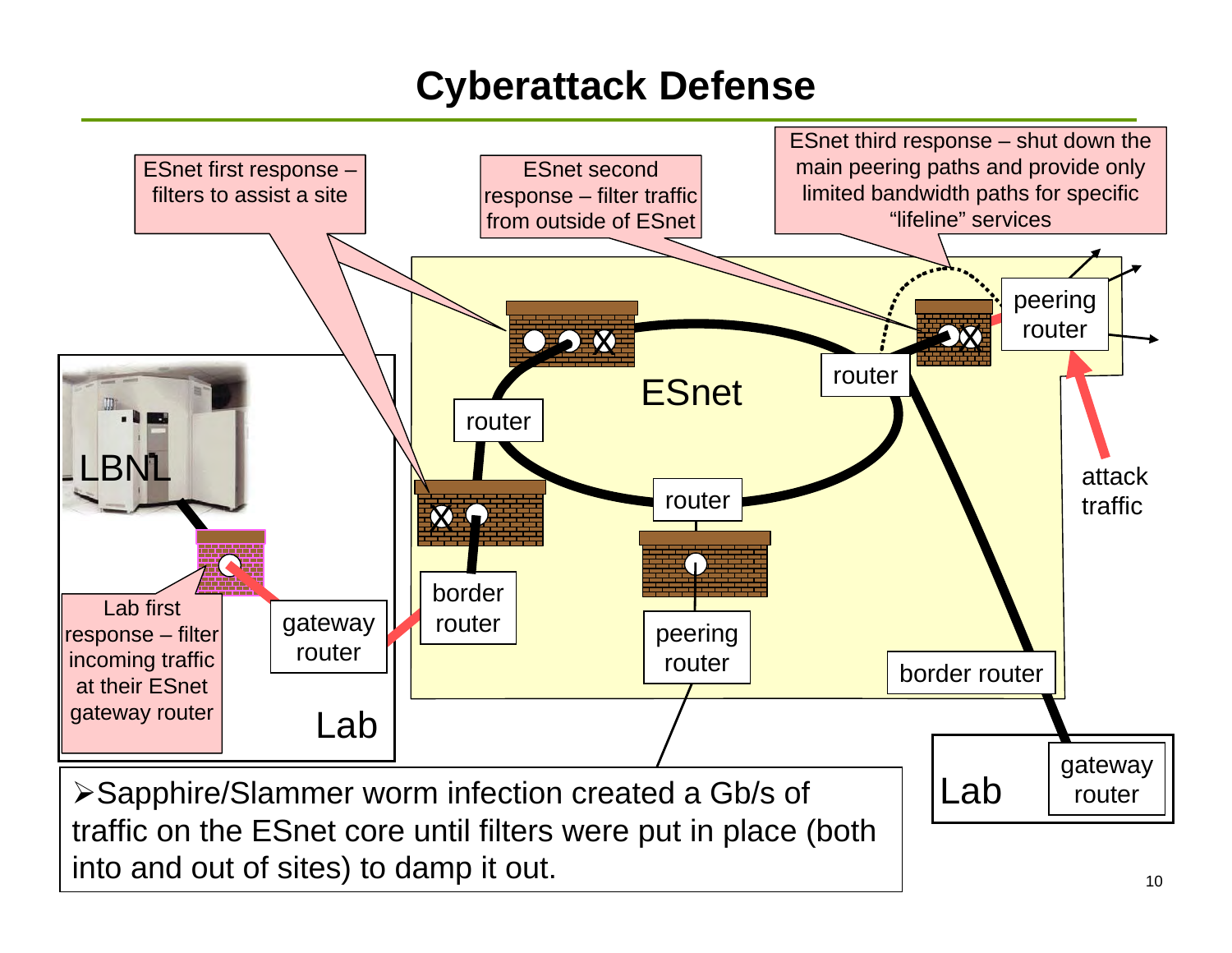### Typical Equipment of an ESnet Core Network Hub

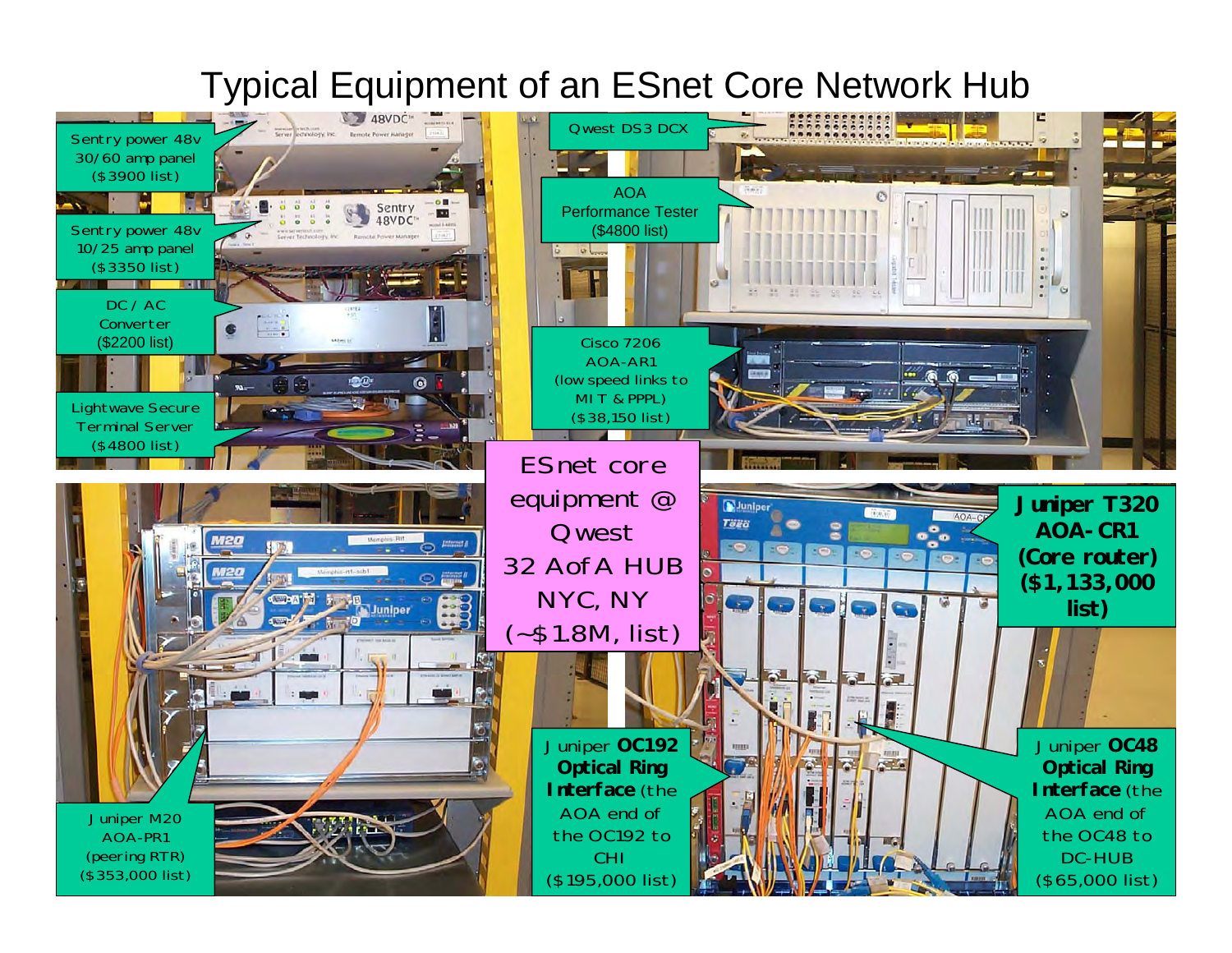# **Science Services: PKI Support for Grids**

- X.509 identity certificates and Public Key Infrastructure provides the basis of secure, cross-site authentication of people and systems (www.doegrids.org)
	- o Certification Authority (CA) issues certificates after validating request against policy
	- o CA negotiates the cross-site, cross-organization, and international trust relationships to provide policies that are tailored to collaborative science in order to permit sharing computing and data resources, and other Grid services
	- o This service was the basis of the first routine sharing of HEP computing resources between US and Europe
- Have recently deployed a second CA with a policy that supports secondary issuers that need to do bulk issuing of certificates with centralized private key management
	- o NERSC will auto issue certs when accounts are set up this constitutes an acceptable identity verification
	- o A variant of this will also be set up to support security domain gateways such as Kerberos – X509 – e.g. KX509 – at FNAL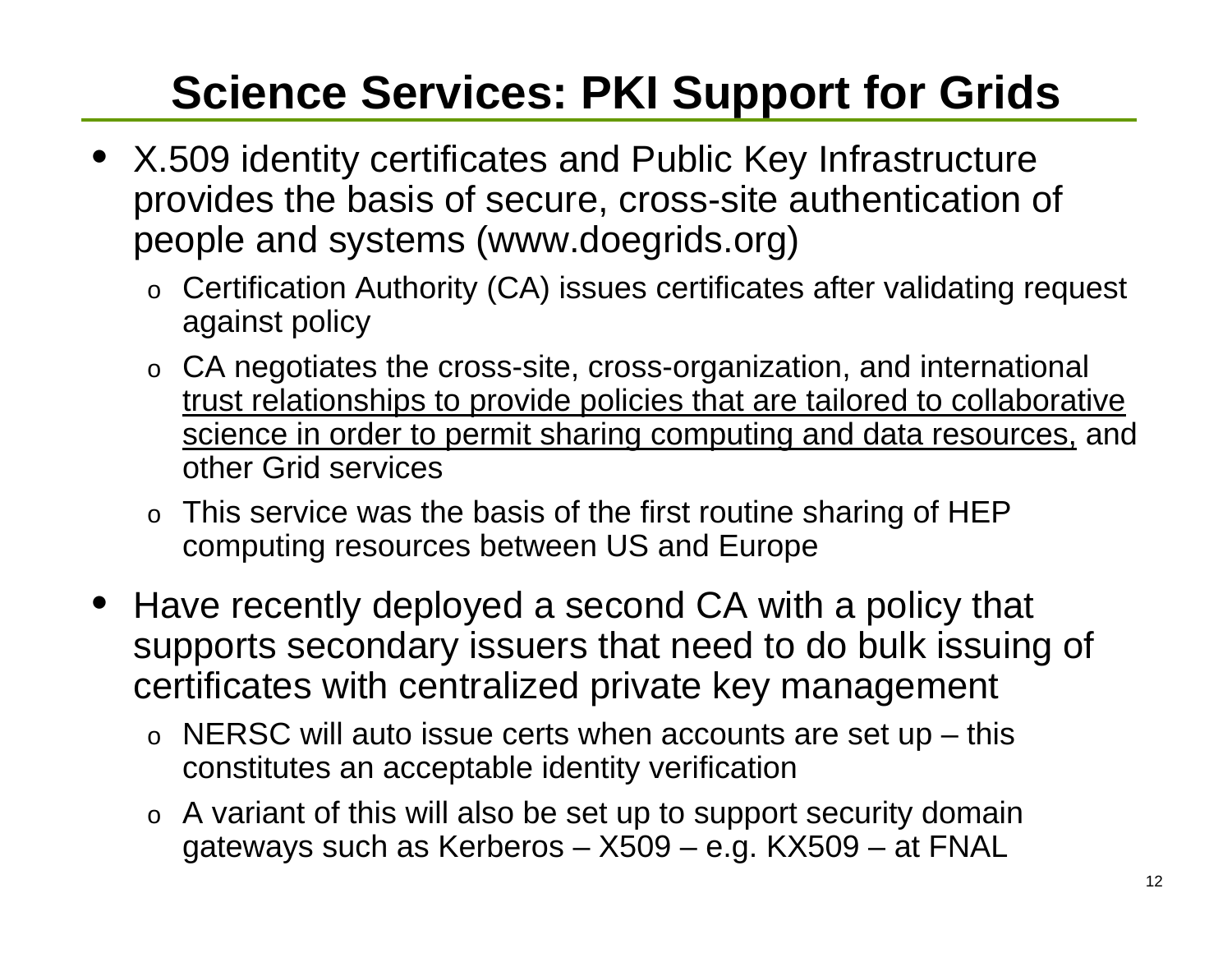## **Science Services: Public Key Infrastructure**

• The rapidly expanding customer base of this service will soon make it ESnet's largest collaboration service by customer count

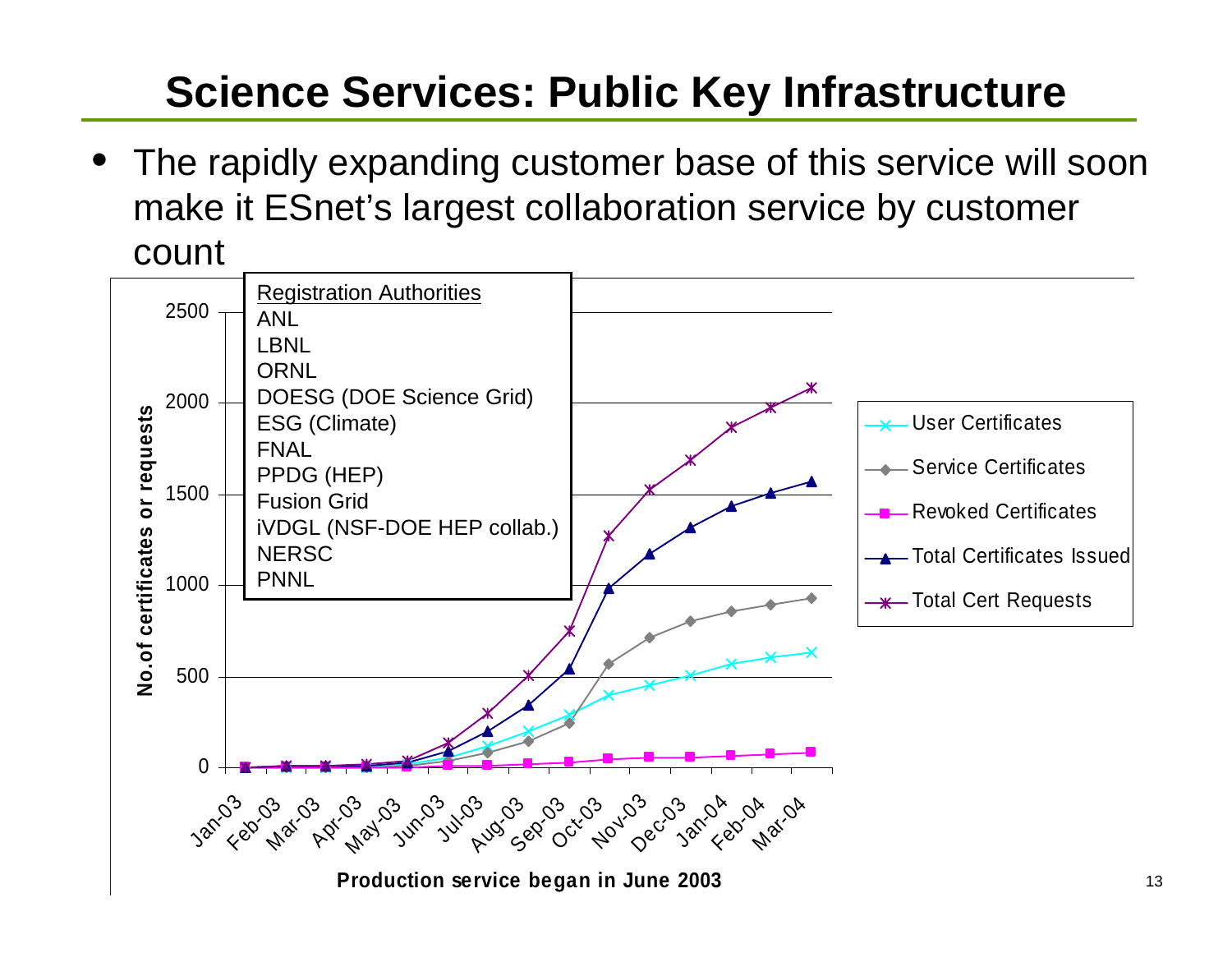## **Voice, Video, and Data Collaboration Service**

- Another highly successful ESnet Science Service is the audio, video, and data teleconferencing service to support human collaboration
	- o Seamless voice, video, and data teleconferencing is important for geographically dispersed scientific collaborators
	- o ESnet currently provides to more than a thousand DOE researchers and collaborators worldwide
		- H.320 (ISDN) videoconferences (4600 port hours per month) (fading)
		- -H.323 (IP) videoconferences (1100 port hours per month) (rising)
		- audio conferencing (2000 port hours per month) (constant)
		- data conferencing (100 port hours per month)
		- - Web-based, automated registration and scheduling for all of these services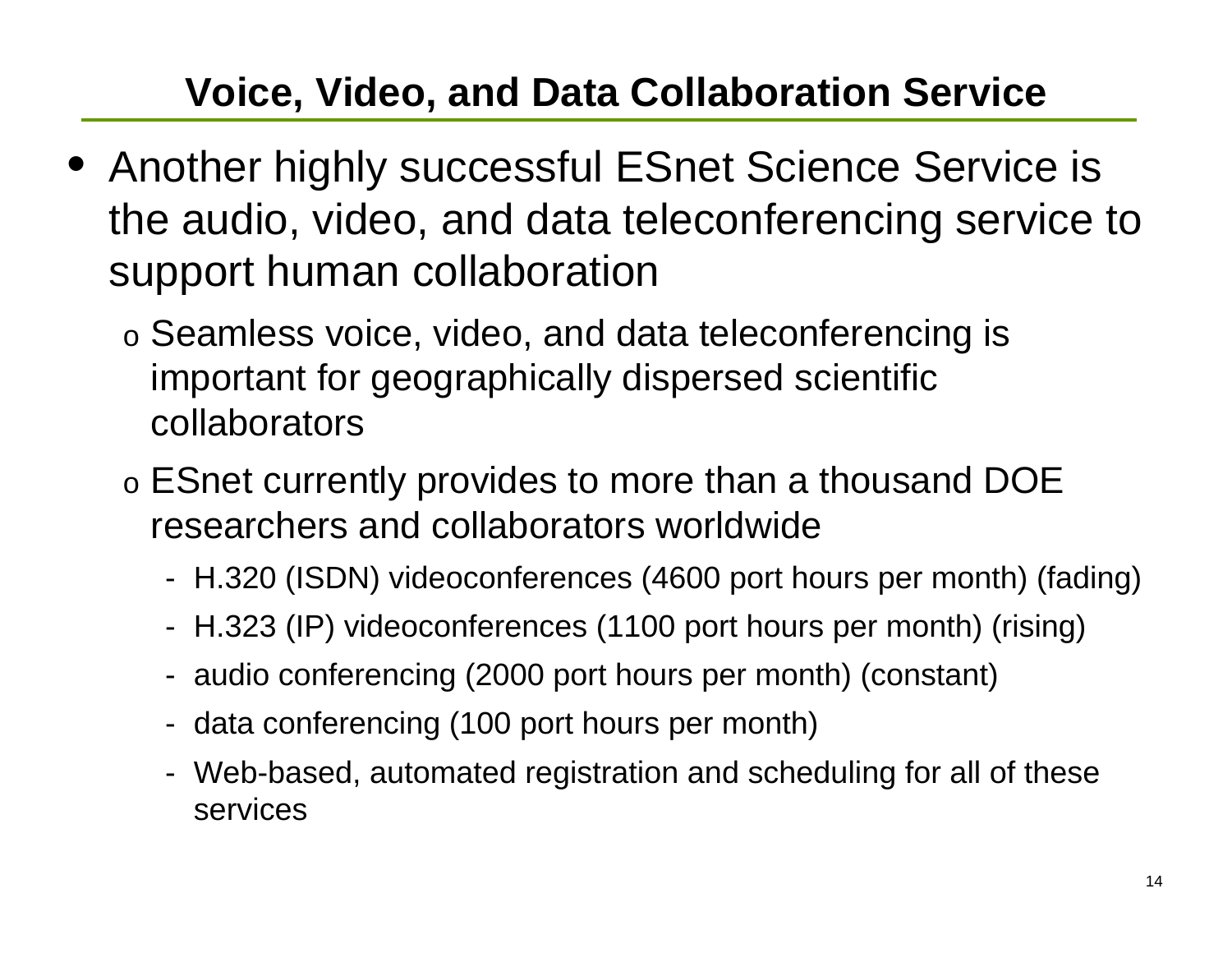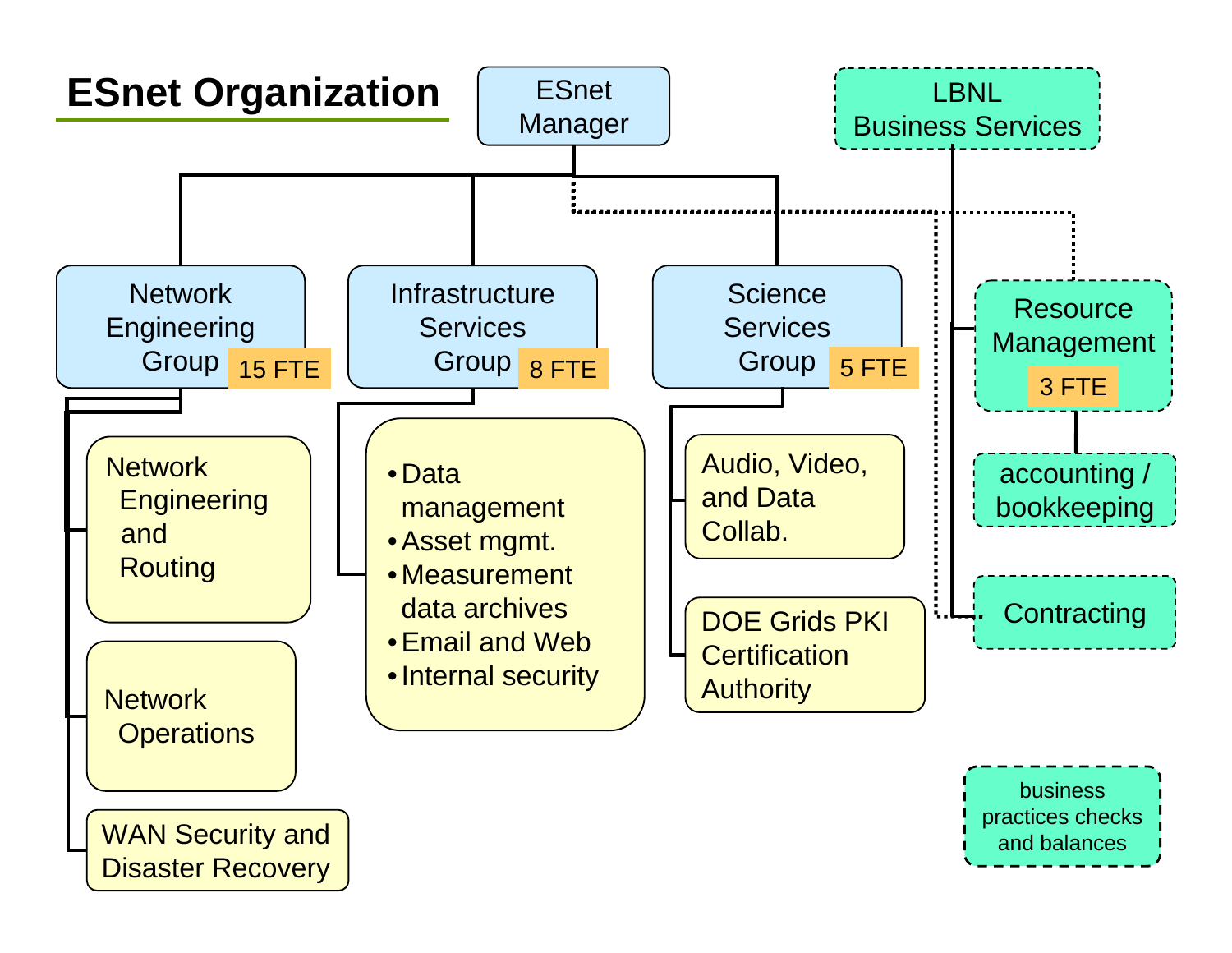### **Overall FY04 Budget (\$M)**

| <b>Fiscal Year 2004</b><br>$\left($ approx. $\right)$ | <b>MICS</b> | <b>ICO/Other</b><br>(non-MICS) | Total |
|-------------------------------------------------------|-------------|--------------------------------|-------|
| Operating                                             | 5.4         | 0.6                            | 6.0   |
| <b>Material and</b><br><b>Services</b>                | 2.3         | 0.3                            | 2.6   |
| Infrastructure<br>Maintenance                         | 0.9         | 0.1                            | 1.0   |
| Communications                                        | 11.0        | 2.7                            | 13.7  |
| <b>Total</b>                                          | 19.6        | 4.2                            | 23.3  |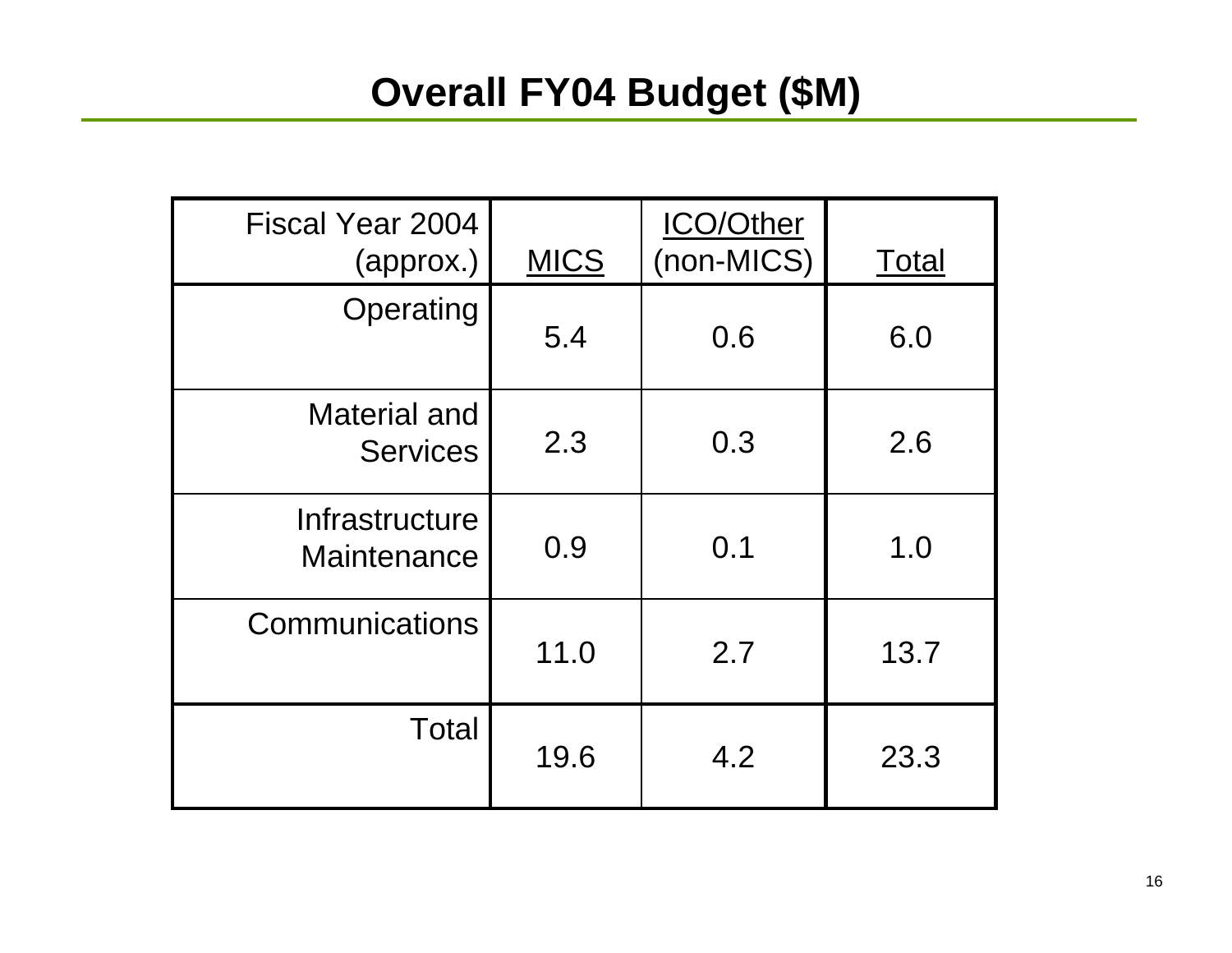## • Forward

## ¾Trends, Opportunities, and Pressures

• ESnet's Evolution over the Next 10-20 Years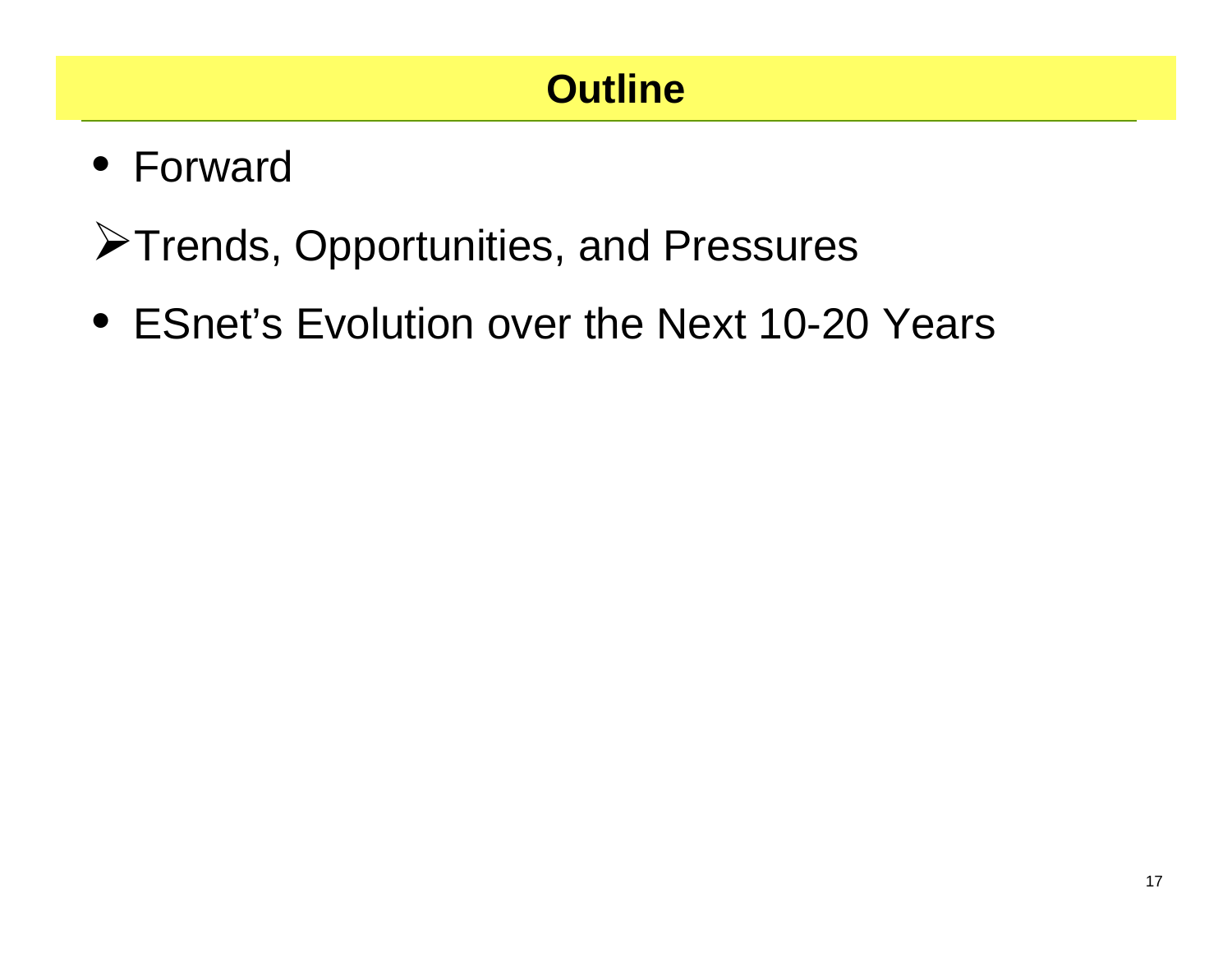## **Trends, Opportunities, and Pressures**

- •ESnet is on a cusp of change
- • ESnet needs to evolve fairly rapidly from this point forward due to:
	- o Trends:
		- rapidly changing requirements for supporting science require increased capabilities – bigger science requires larger networks
		- -DOE has new facilities coming online – i.e. SNS, LHC etc.
	- o Opportunities:
		- current availability of fiber provides opportunity for a new ESnet architecture that addresses several major Roadmap requirements
	- o Pressures:
		- however, the opportunity decreases as the fiber market hardens after several soft years
		- -ESnet's current budget is flat thru FY2006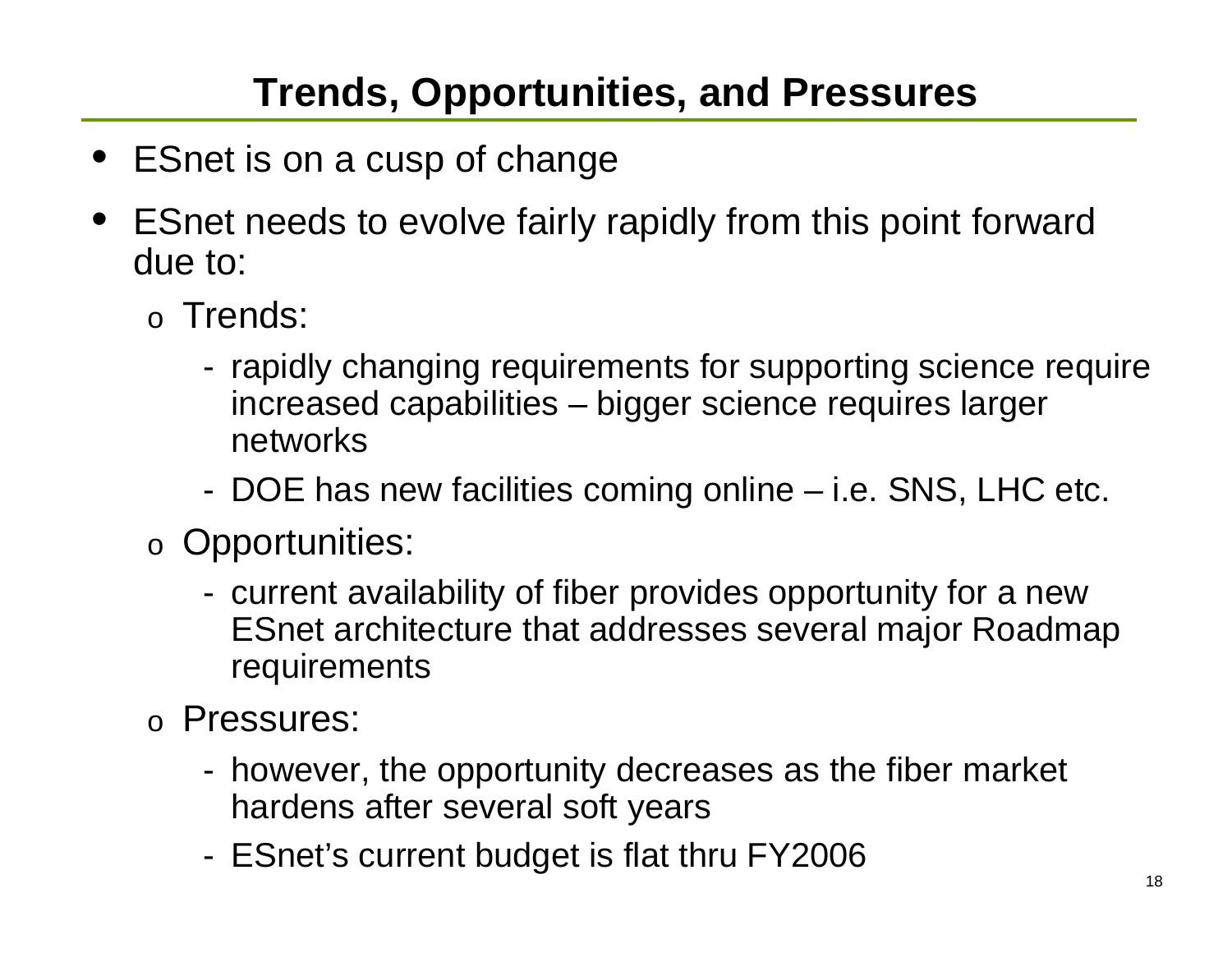### ¾**ESnet is Driven by the Needs of DOE Science**

### **HIGH-PERFORMANCE NETWORKS FOR HIGH-IMPACT SCIENCE**

![](_page_18_Picture_2.jpeg)

![](_page_18_Picture_3.jpeg)

POECollaboratory.pnl.gov/meetings/hpnpw/ Available at www.es.net/#research

### **Organized by Office of ScienceAugust 13-15, 2002**

**Mary Anne Scott, Chair Dave Bader Steve Eckstrand Marvin Frazier Dale Koelling Vicky White**

#### **Workshop Panel Chairs**

**Ray Bair and Deb Agarwal Bill Johnston and Mike WildeRick StevensIan Foster and Dennis GannonLinda Winkler and Brian Tierney Sandy Merola and Charlie Catlett**

#### **Focused on science requirements that drive**

- **Advanced Network Infrastructure**
- **Middleware Research**
- **Network Research**
- **Network Governance Model**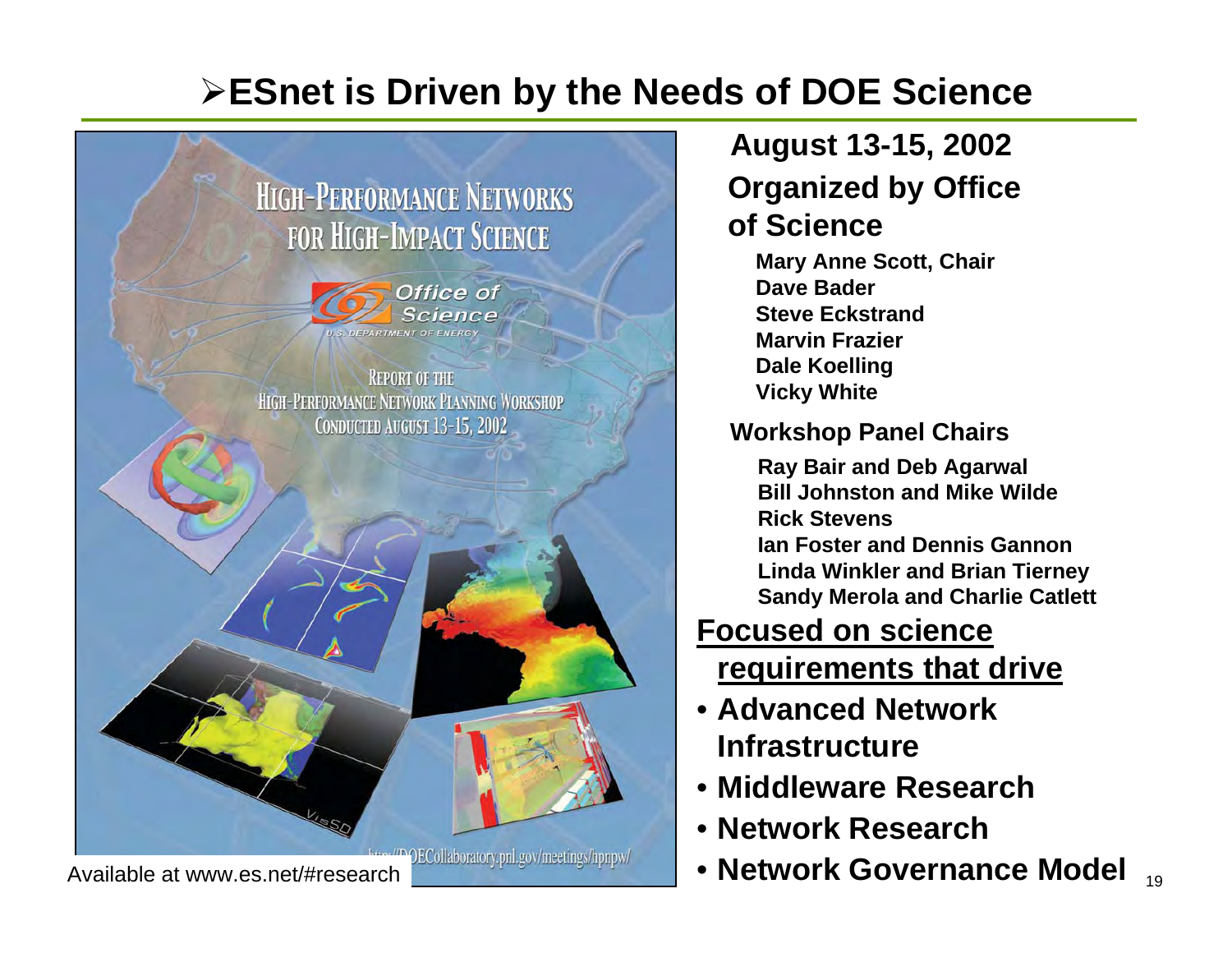### **Eight Major DOE Science Areas Analyzed at the August '02 Workshop**

| <b>Feature</b>                        | analysis was driven by                                                                                                              |                                                                                                                                                                                                                                                       | <b>Requirements</b>                                                                                                                                                    |                                                                                                                                                                        |
|---------------------------------------|-------------------------------------------------------------------------------------------------------------------------------------|-------------------------------------------------------------------------------------------------------------------------------------------------------------------------------------------------------------------------------------------------------|------------------------------------------------------------------------------------------------------------------------------------------------------------------------|------------------------------------------------------------------------------------------------------------------------------------------------------------------------|
| <b>Discipline</b>                     | <b>Vision for the Future</b><br><b>Process of Science</b>                                                                           | <b>Characteristics that</b><br><b>Motivate High Speed Nets</b>                                                                                                                                                                                        | <b>Networking</b>                                                                                                                                                      | <b>Middleware</b>                                                                                                                                                      |
| <b>Climate</b>                        | <b>Analysis of model data</b><br>by selected<br>communities that have<br>(near term) high speed networking<br>(e.g. NCAR and NERSC) | • A few data repositories, many<br>distributed computing sites<br>• NCAR - 20 TBy<br>• NERSC - 40 TBy<br>• ORNL - 40 TBy                                                                                                                              | • Authenticated data<br>streams for easier<br>site access through<br>firewalls                                                                                         | • Server side data<br>processing (computing<br>and cache embedded in<br>the net)<br>• Information servers for<br>global data catalogues                                |
| <b>Climate</b><br>(5 <i>yr</i> )      | <b>Enable the analysis of</b><br>model data by all of the<br>collaborating<br>community                                             | • Add many simulation<br>elements/components as<br>understanding increases<br>• 100 TBy / 100 yr generated<br>simulation data, 1-5 PBy / yr (just at<br>NCAR)<br>o Distribute large chunks of data<br>to major users for post-<br>simulation analysis | • Robust access to<br>large quantities of<br>data                                                                                                                      | • Reliable data/file<br>transfer (across system /<br>network failures)                                                                                                 |
| <b>Climate</b><br>$(5-10 \text{ yr})$ | Integrated climate<br>simulation that<br>includes all high-impact done with distributed,<br>factors                                 | • 5-10 PBy/yr (at NCAR)<br>• Add many diverse simulation<br>elements/components, including<br>from other disciplines - this must be<br>multidisciplinary simulation<br>. Virtualized data to reduce storage<br>load                                   | • Robust networks<br>supporting<br>distributed<br>simulation -<br>adequate bandwidth<br>and latency for<br>remote analysis and<br>visualization of<br>massive datasets | • Quality of service<br>guarantees for<br>distributed, simulations<br>• Virtual data catalogues<br>and work planners for<br>reconstituting the data<br>on demand<br>20 |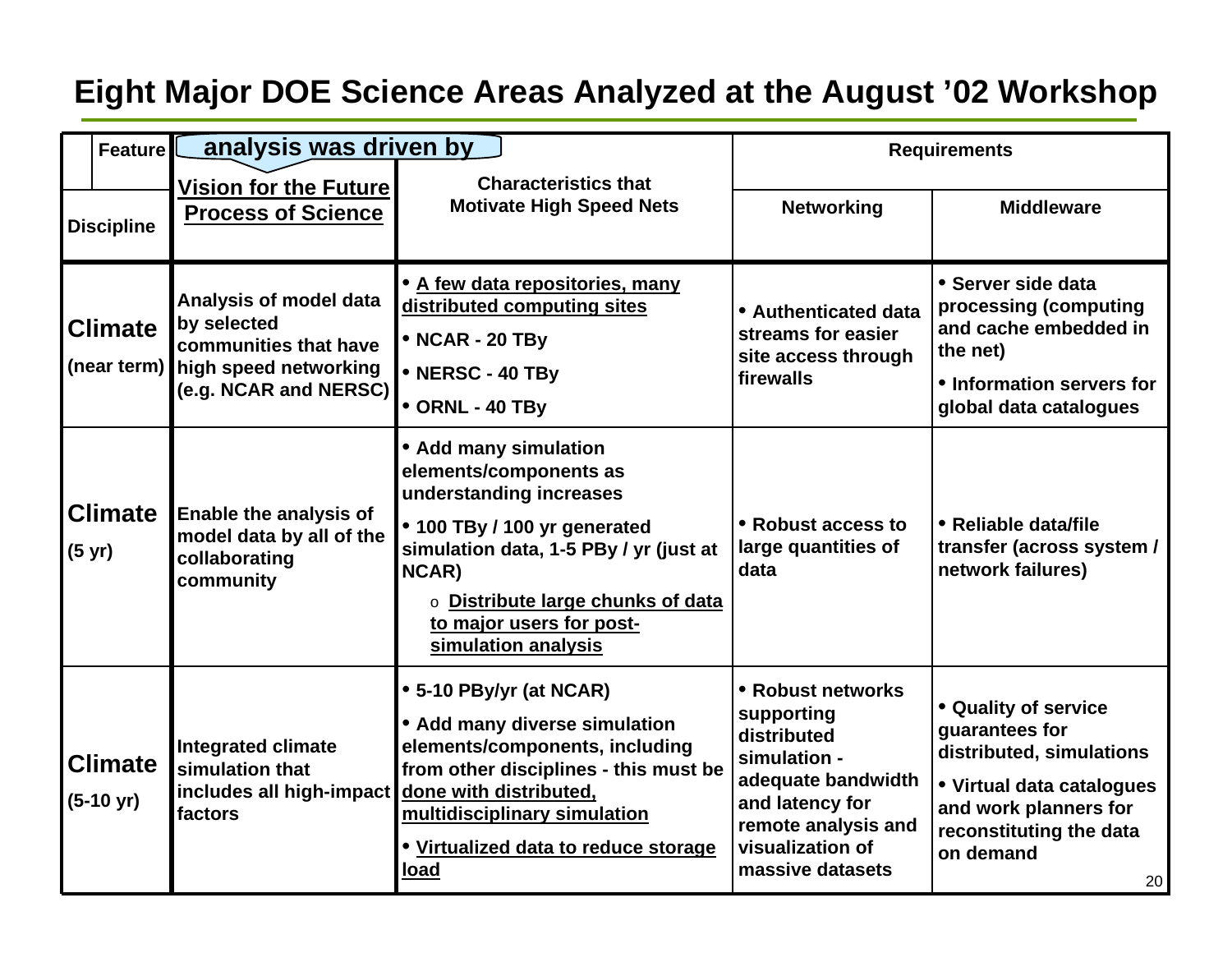### **Evolving Quantitative Science Requirements for Networks**

| <b>Science Areas</b>                      | <b>Today</b><br><b>End2End</b><br><b>Throughput</b> | 5 years<br>End <sub>2</sub> End<br><b>Throughput</b> | 5-10 Years<br>End <sub>2</sub> End<br><b>Throughput</b> | <b>Remarks</b>                                    |
|-------------------------------------------|-----------------------------------------------------|------------------------------------------------------|---------------------------------------------------------|---------------------------------------------------|
| <b>High Energy</b><br><b>Physics</b>      | $0.5$ Gb/s                                          | 100 Gb/s                                             | <b>1000 Gb/s</b>                                        | high bulk<br>throughput                           |
| Climate (Data &<br>Computation)           | $0.5$ Gb/s                                          | 160-200 Gb/s                                         | <b>N x 1000 Gb/s</b>                                    | high bulk<br>throughput                           |
| <b>SNS NanoScience</b>                    | Not yet started                                     | $1$ Gb/s                                             | $1000$ Gb/s +<br><b>QoS for control</b><br>channel      | remote control<br>and time critical<br>throughput |
| <b>Fusion Energy</b>                      | $0.066$ Gb/s<br>(500 MB/s)<br>burst)                | $0.198$ Gb/s<br>(500MB/<br>20 sec. burst)            | <b>N x 1000 Gb/s</b>                                    | time critical<br>throughput                       |
| Astrophysics                              | $0.013$ Gb/s<br>TBy/week)<br>(1)                    | N <sup>*</sup> N multicast                           | <b>1000 Gb/s</b>                                        | computational<br>steering and<br>collaborations   |
| <b>Genomics Data &amp;</b><br>Computation | $0.091$ Gb/s<br>$(1$ TBy/day)                       | 100s of users                                        | 1000 Gb/s +<br><b>QoS for control</b><br>channel        | high throughput<br>and steering                   |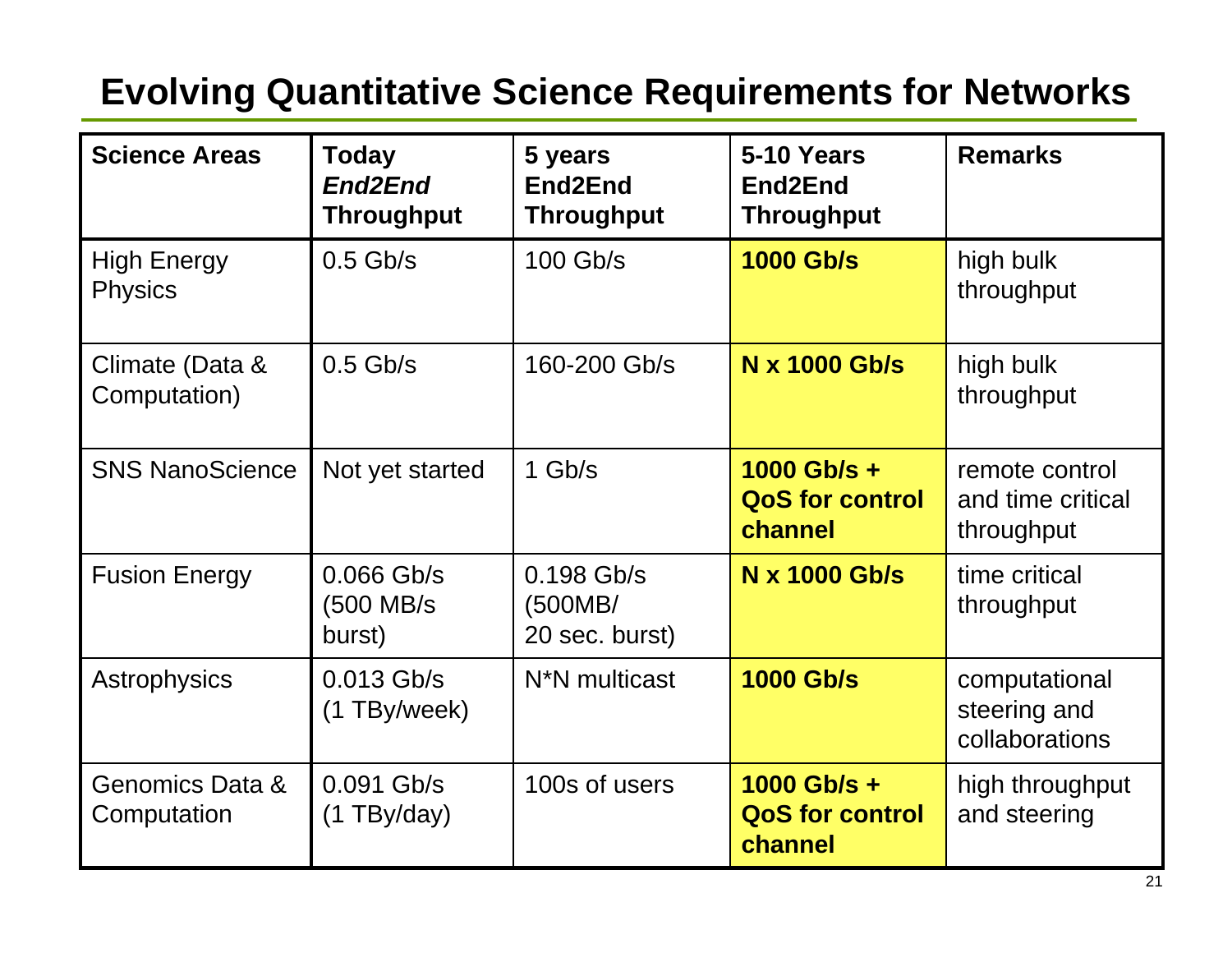### **New Strategic Directions to Address Needs of DOE Science**

![](_page_21_Picture_1.jpeg)

**June 3-5, 2003**

#### **Organized by the ESSC**

**Workshop Chair Roy Whitney, JLAB Report Editors Roy Whitney, JLAB Larry Price, ANL**

#### **Workshop Panel Chairs**

**Wu-chun Feng, LANL William Johnston, LBNL Nagi Rao, ORNL David Schissel, GA Vicky White, FNAL Dean Williams, LLNL**

### **Focused on what is needed to achieve the science driven network requirements of the previous workshop**

• **Both Workshop reports are available at www.es.net/#research**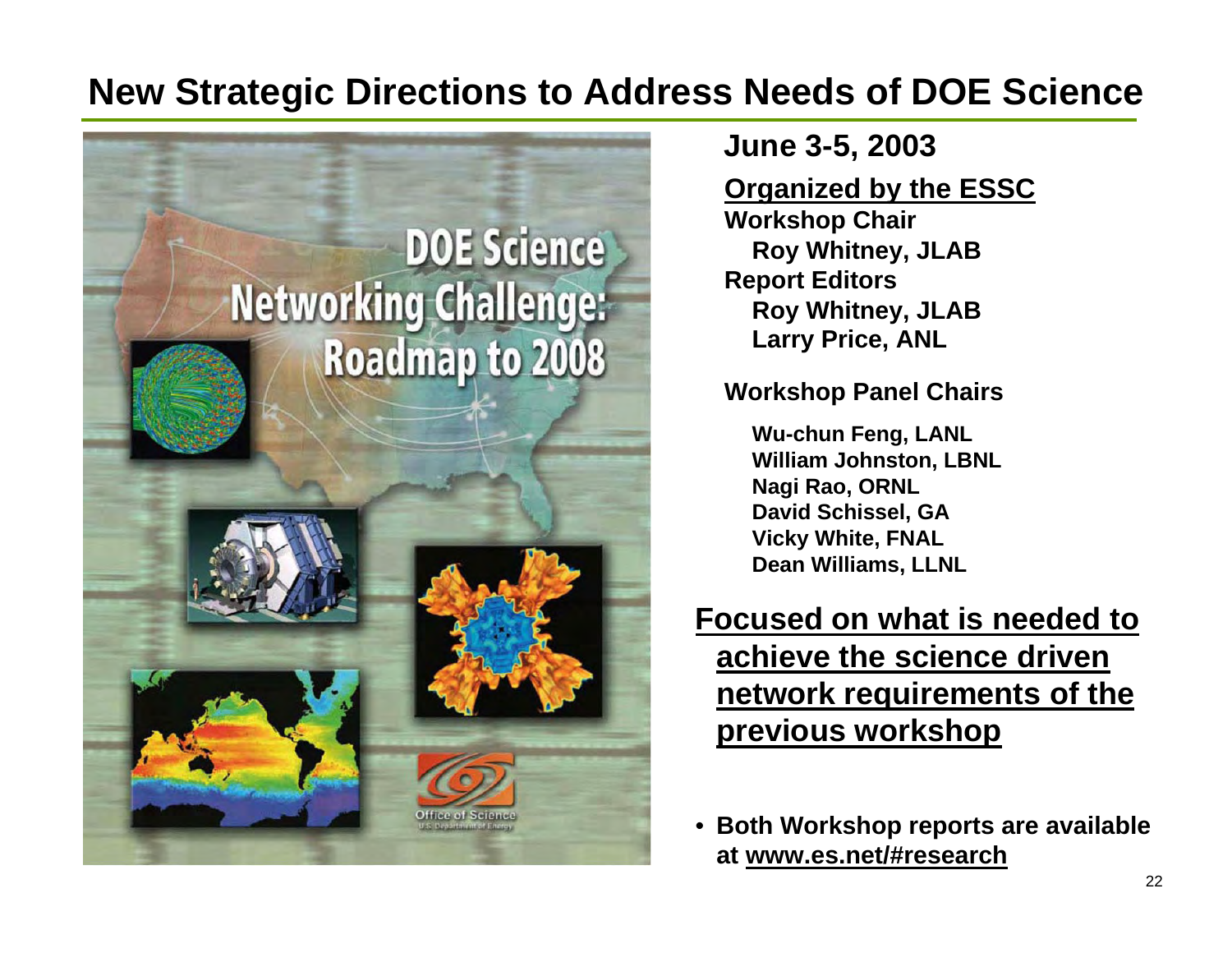### **Outline**

- What is ESnet Today?
- Trends, Opportunities, and Pressures
- ¾ESnet's Evolution over the Next 10-20 Years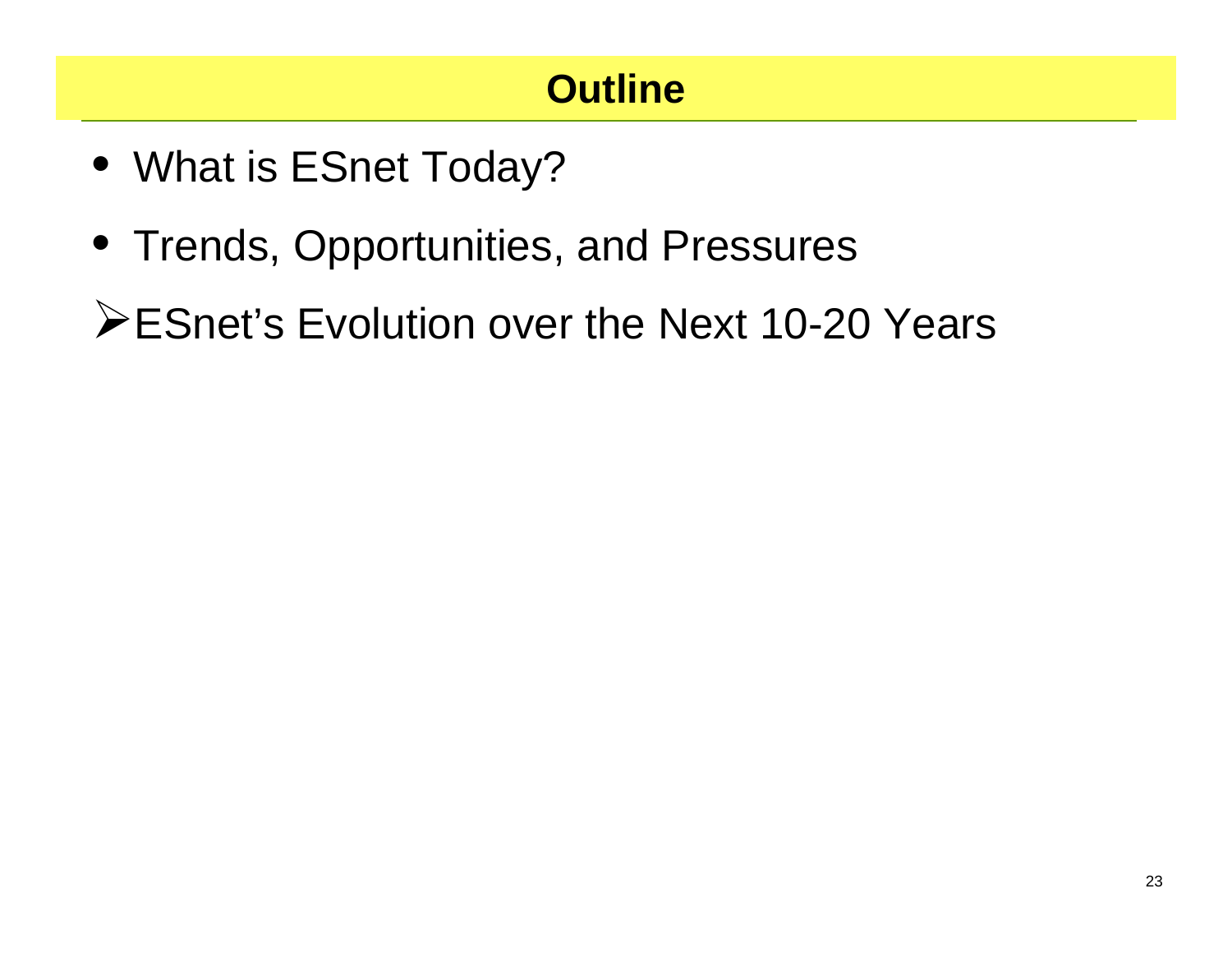# **ESnet's Evolution over the Next 10-20 Years**

- Upgrading ESnet to accommodate the anticipated increase from the current 100%/yr traffic growth to 300%/yr over the next 5-10 years is priority number 7 out of 20 in DOE's "Facilities for the Future of Science – A Twenty Year Outlook"
- Based on the requirements of the OSC High Impact Science Workshop and Network 2008 Roadmap, ESnet must address
	- I. Capable, scalable, and reliable production IP networking
		- University and international collaborator connectivity
		- -Scalable, reliable, and high bandwidth site connectivity
	- II. Network support of high-impact science
		- provisioned circuits with guaranteed quality of service (e.g. dedicated bandwidth)
	- III. Evolution to optical switched networks
		- -Partnership with UltraScienceNet
		- -Close collaboration with the network R&D community
	- IV. Science Services to support Grids, collaboratories, etc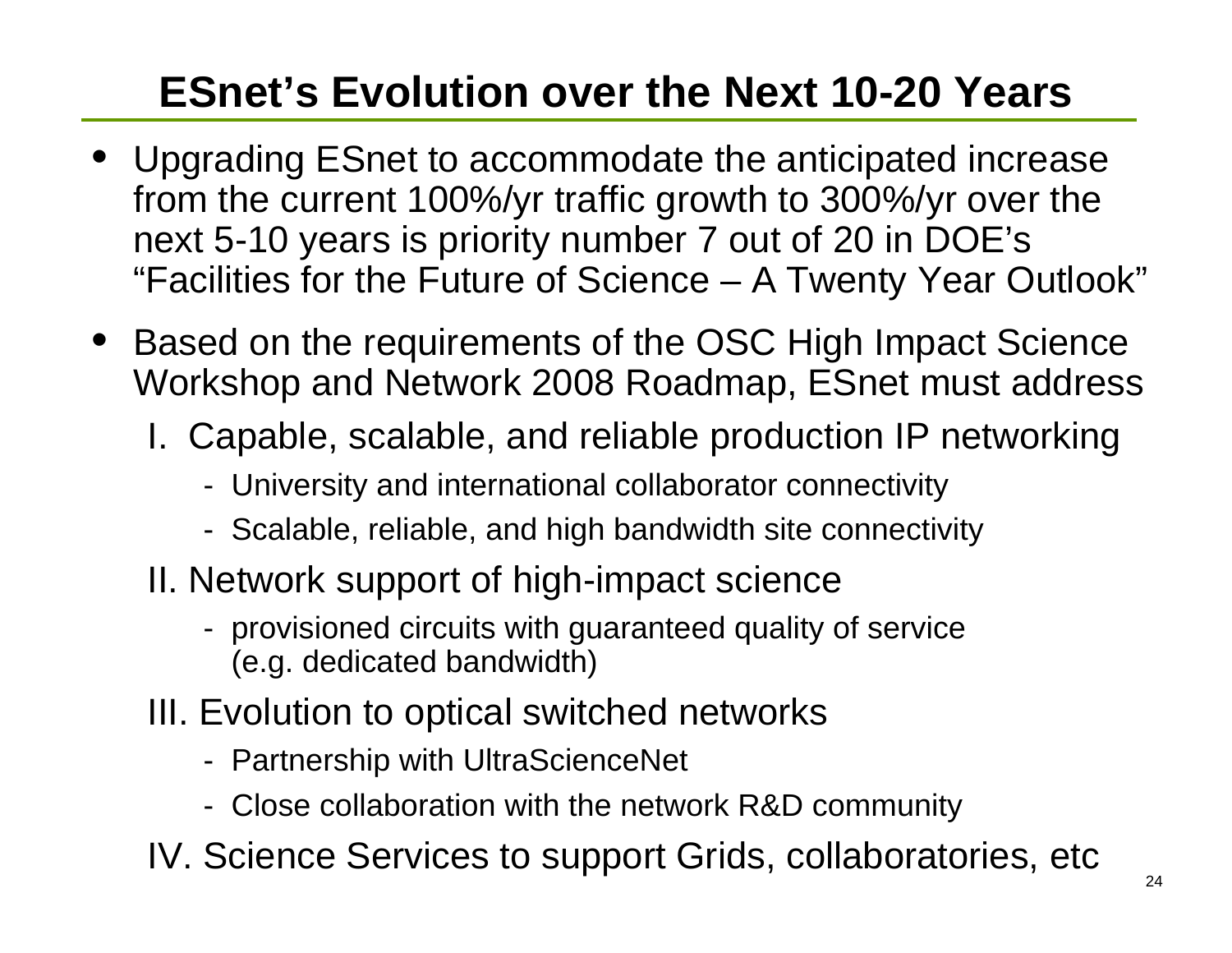### **I. Production IP: University and International Connectivity**

- ¾ Connectivity between any DOE Lab and any Major University should be as good as ESnet connectivity between DOE Labs and Abilene connectivity between Universities
	- oPartnership with Internet2/Abilene
	- oMultiple high-speed peering points
	- oRouting tailored to take advantage of this
	- oContinuous monitoring infrastructure to verify
	- o Status: *In progress*
		- -3 of 5 cross-connects are in place and carrying traffic
		- first phase monitoring infrastructure is planned for end of April
- • 10 Gb/s ring in NYC to MANLAN for 10 Gb/s ESnet – for Abilene x-connect and for international links
- $\bullet$  10 Gb/s ring to StarLight for CERN link, etc.
	- oStatus: *Both of these are in progress*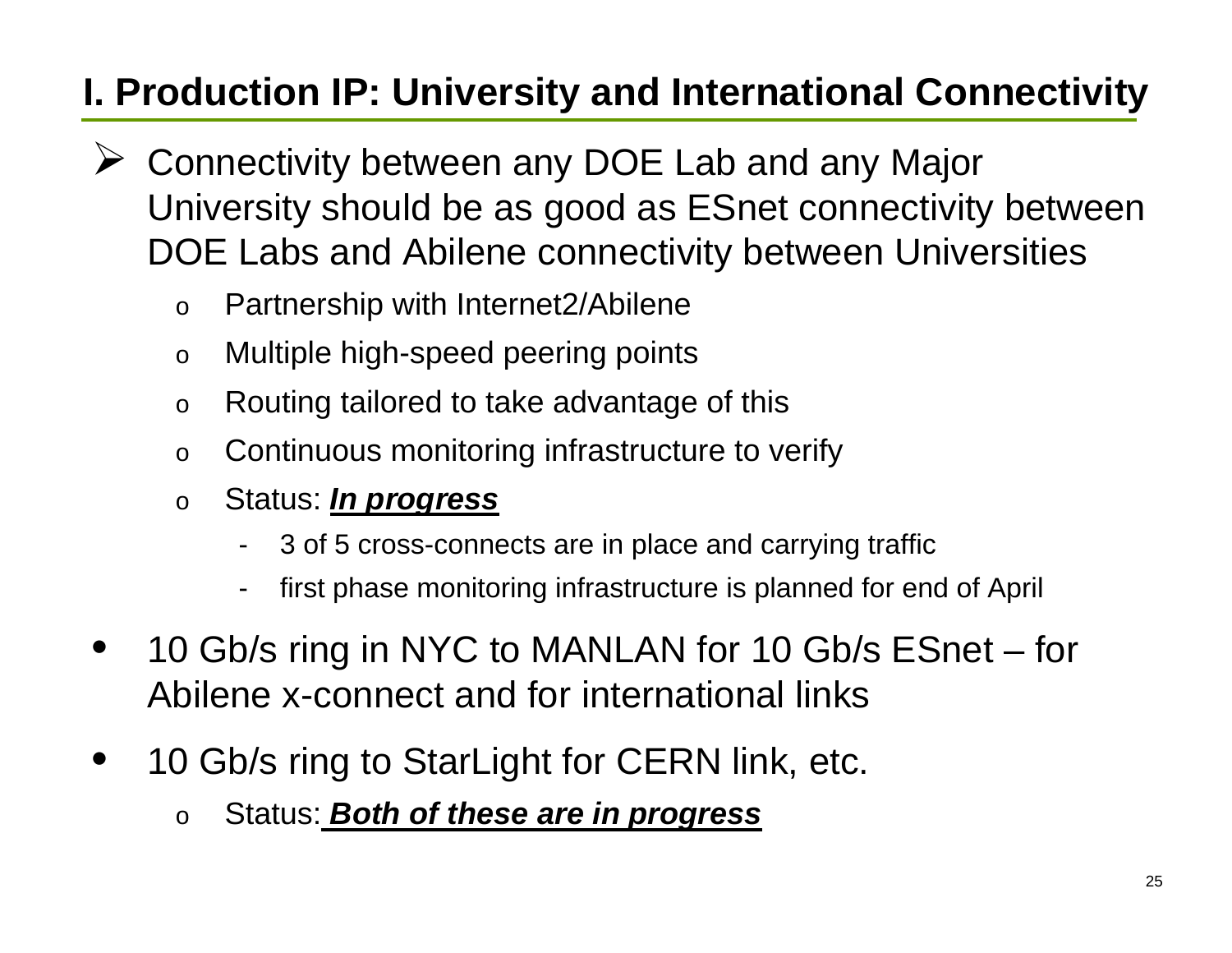### **I. Production IP: A New ESnet Architecture**

- $\triangleright$  Goal is local rings, like the core, that provide multiple paths and scalable bandwidth from the ESnet core to the sites – no single points of failure
- Fiber / lambda ring based Metropolitan Area Networks can be built in several important areas (SF Bay, Chicago, Long Island)

#### •Status: *In progress*

- o Migrate site local loops to ring structured Metropolitan Area Networks and regional nets in some areas
- o Preliminary engineering study completed for San Francisco Bay Area and Chicago area
- o Proposal submitted
- o These will most likely be started this year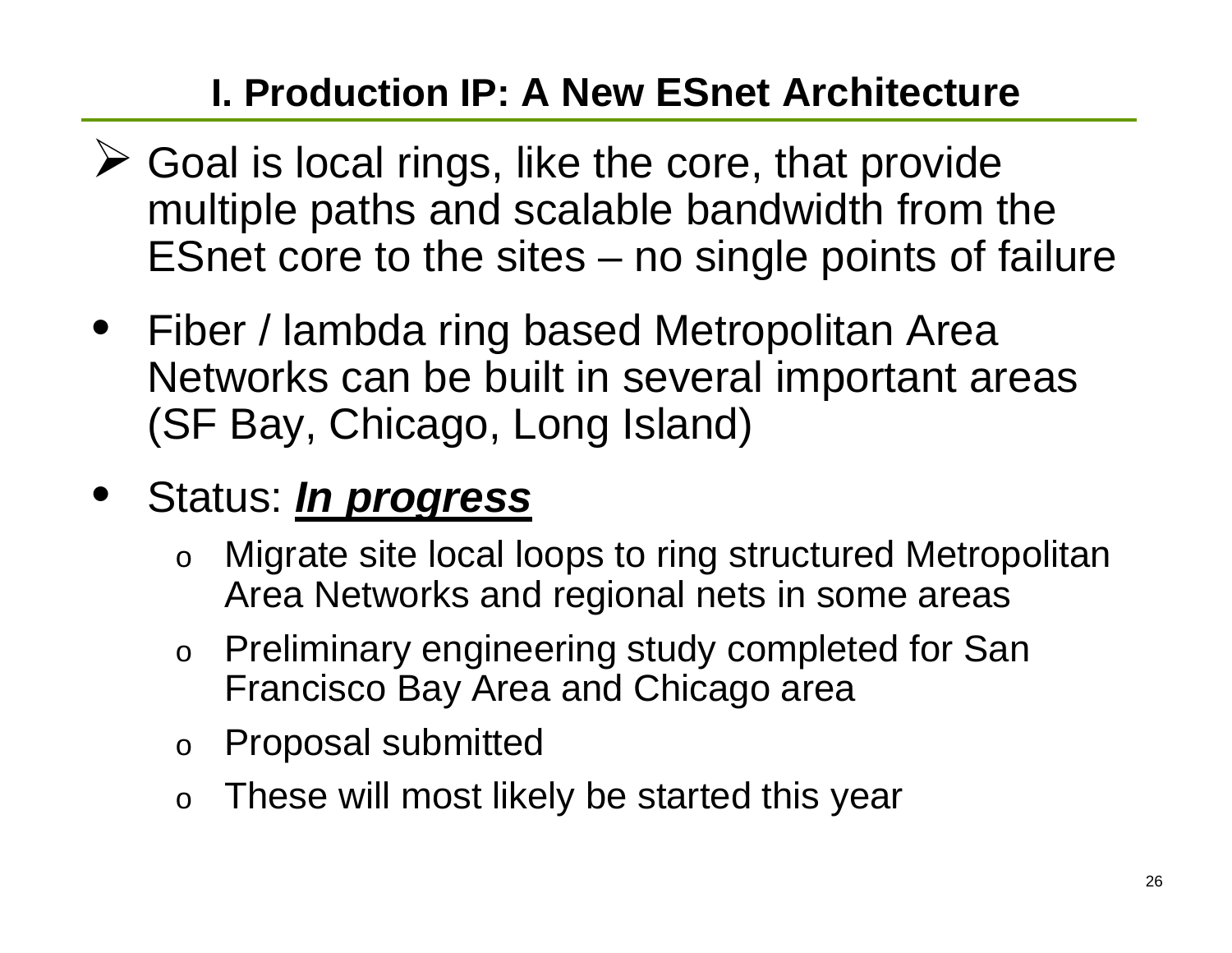![](_page_26_Figure_0.jpeg)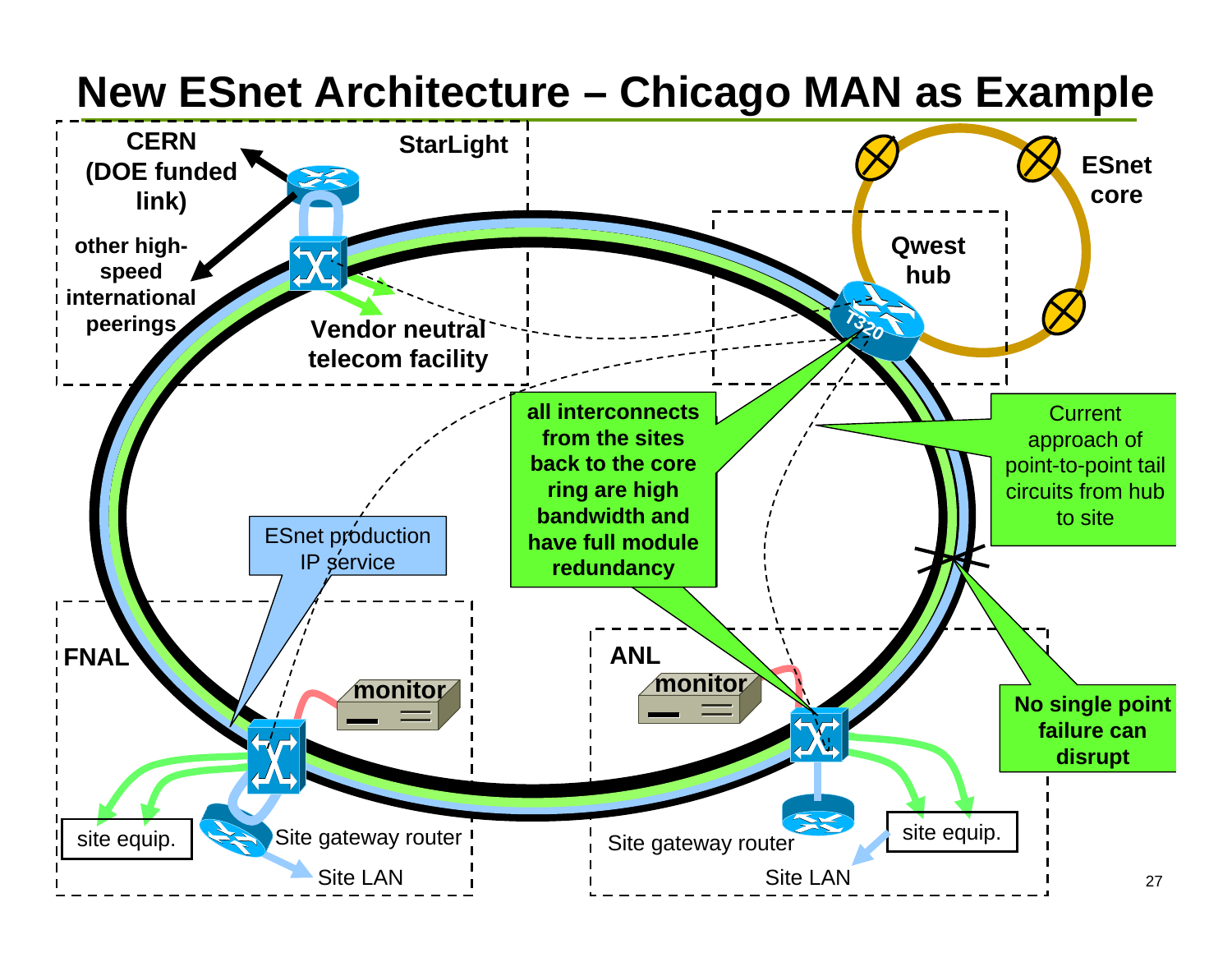# **I. Production IP: Long-Term ESnet Connectivity Goal**

![](_page_27_Figure_1.jpeg)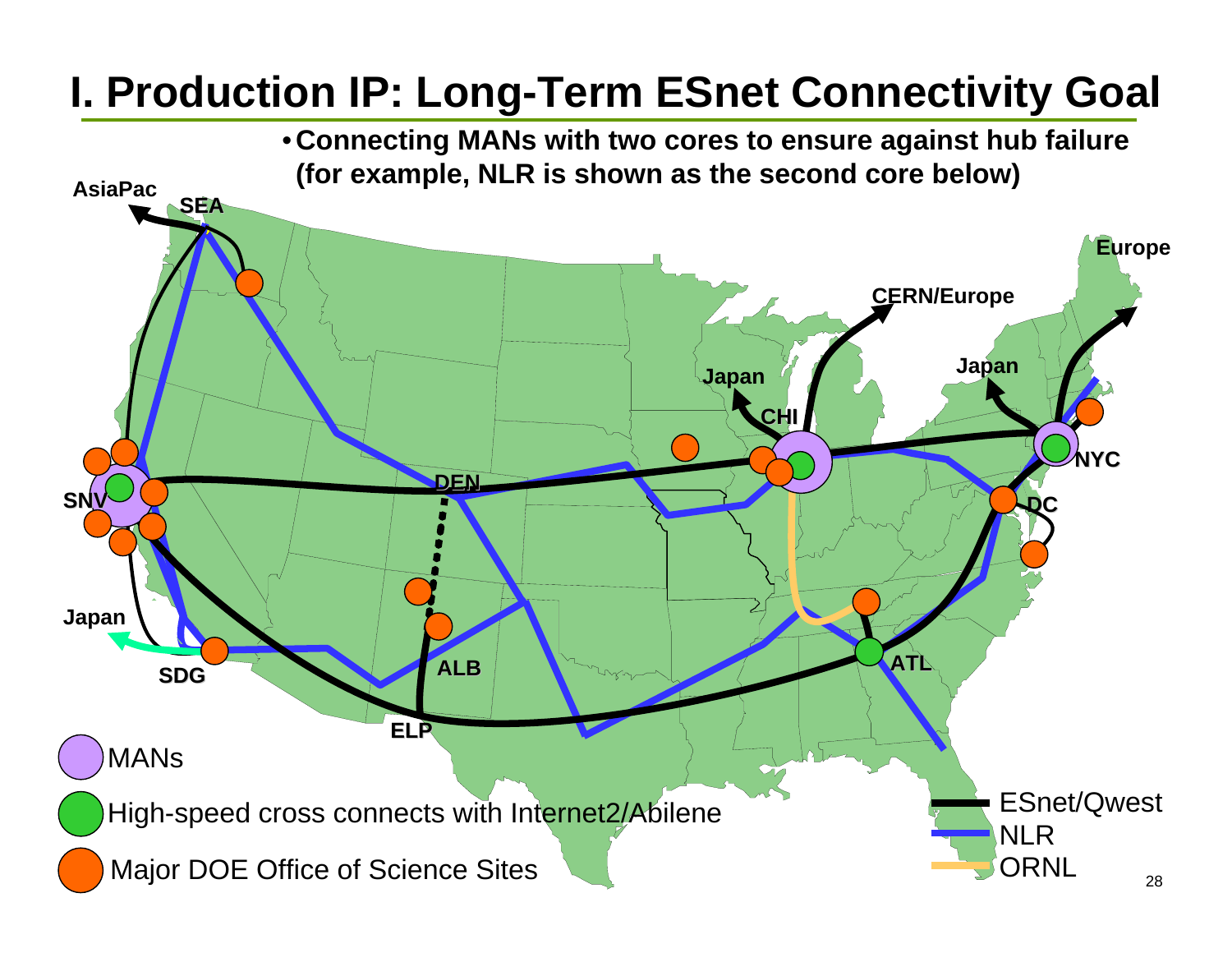**I. Production IP: Scalable and Reliable Site Connectivity Leverage and Amplify Non-ESnet Network Connectivity to Labs**

- • When ESnet has not been able to afford to increase the site bandwidth, the Labs have sometimes gotten their own high-speed connections
- $\bullet$  ESnet can take advantage of this to provide reliable, production high-speed access to the Labs
- $\triangleright$  When possible, incorporate the existing non-ESnet connections into the new ESnet architecture to provide a better and more capable service than the Labs can provide on their own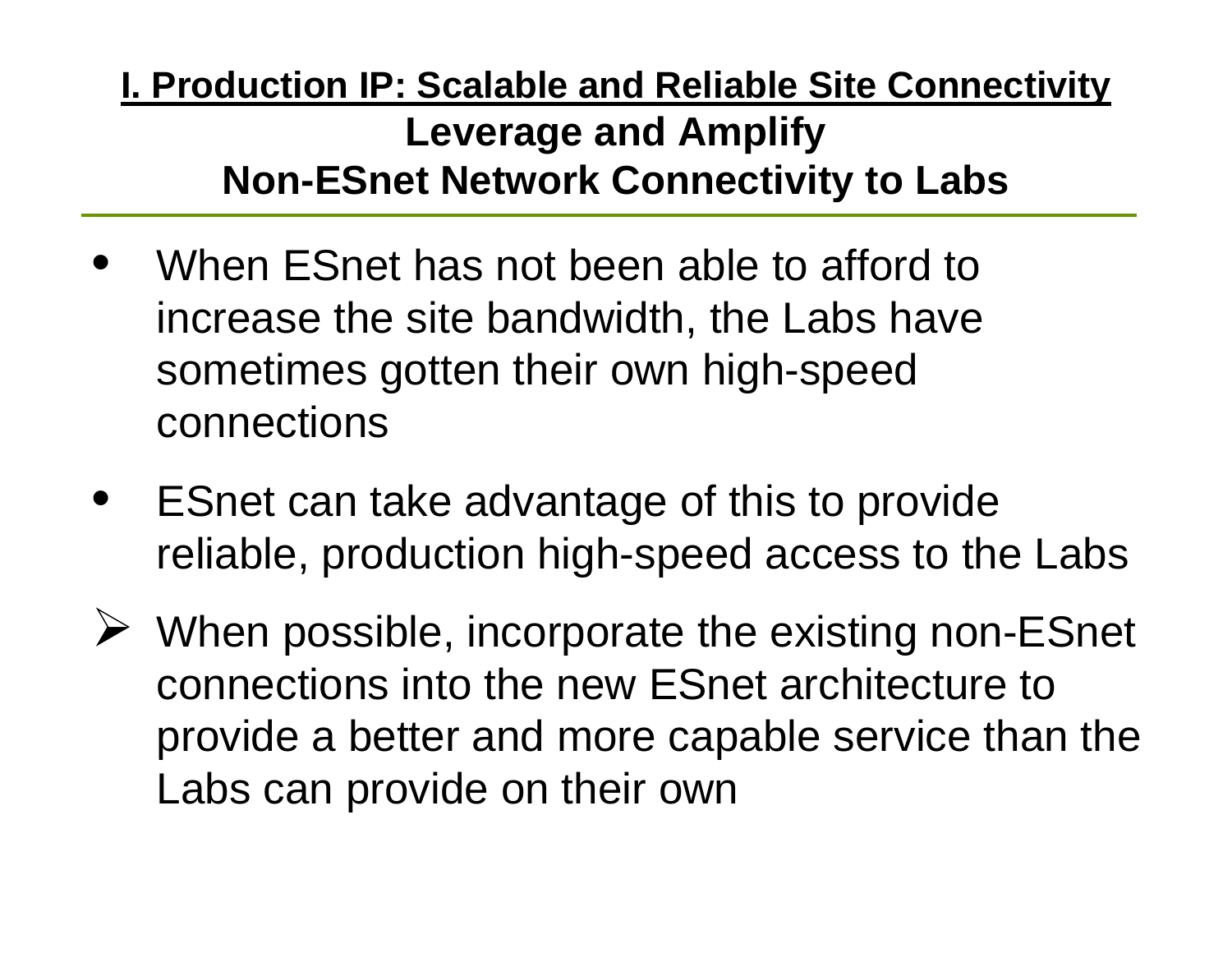### **I. Production IP: Scalable and Reliable Site Connectivity ORNL Connection to ESnet**

![](_page_29_Figure_1.jpeg)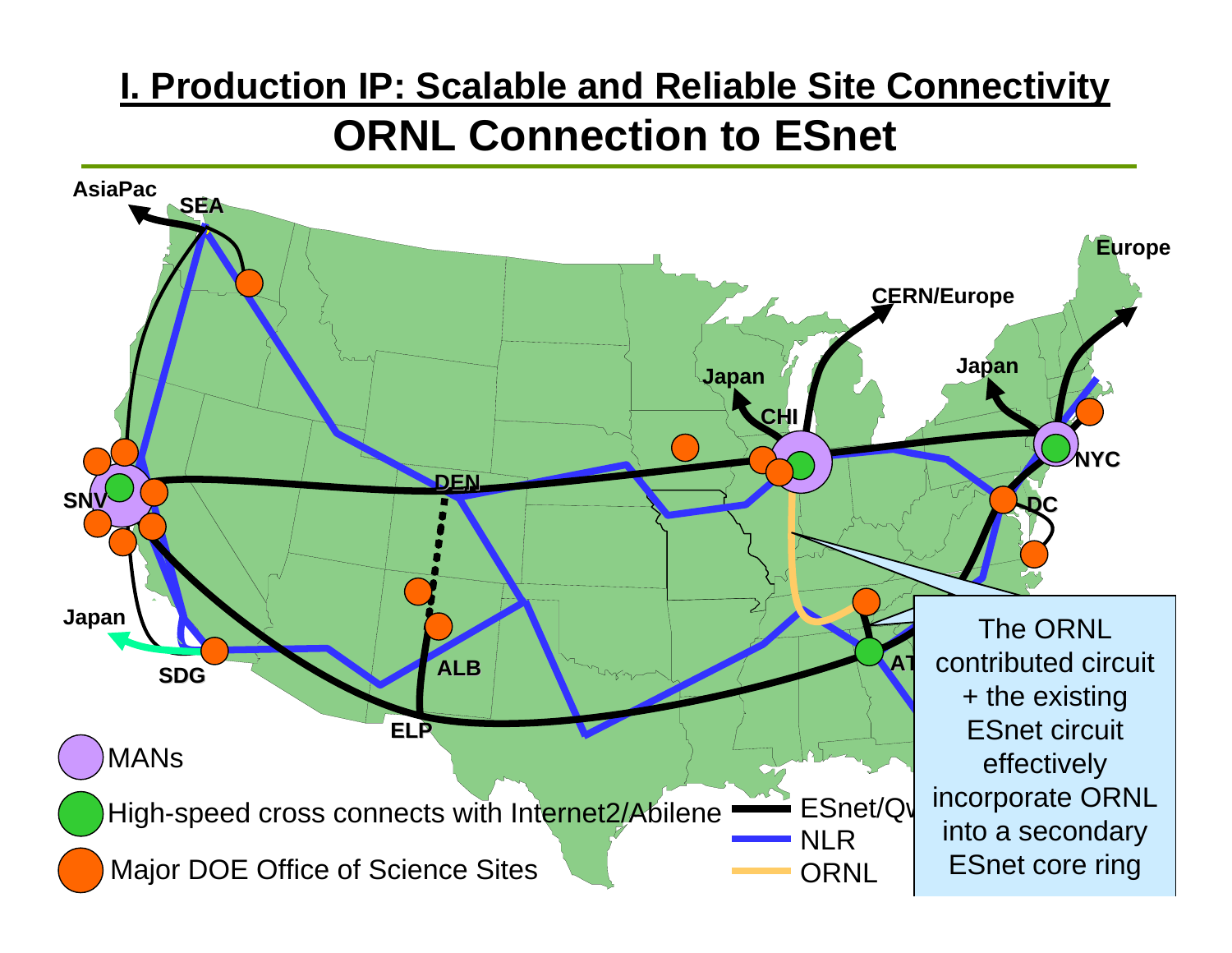**I. Production IP: Scalable and Reliable Site Connectivity Long-Term ESnet Bandwidth Goal**

- Harvey Newman: "And what about increasing the bandwidth in the core?"
- Answer: technology progress
	- o By 2008 (the next generation ESnet core) DWDM technology will be 40 Gb/s per lambda
	- o And the core will be multiple lambdas

#### •**Issues**

o How can applications use the high bandwidth networks – must address end-to-end performance (!!)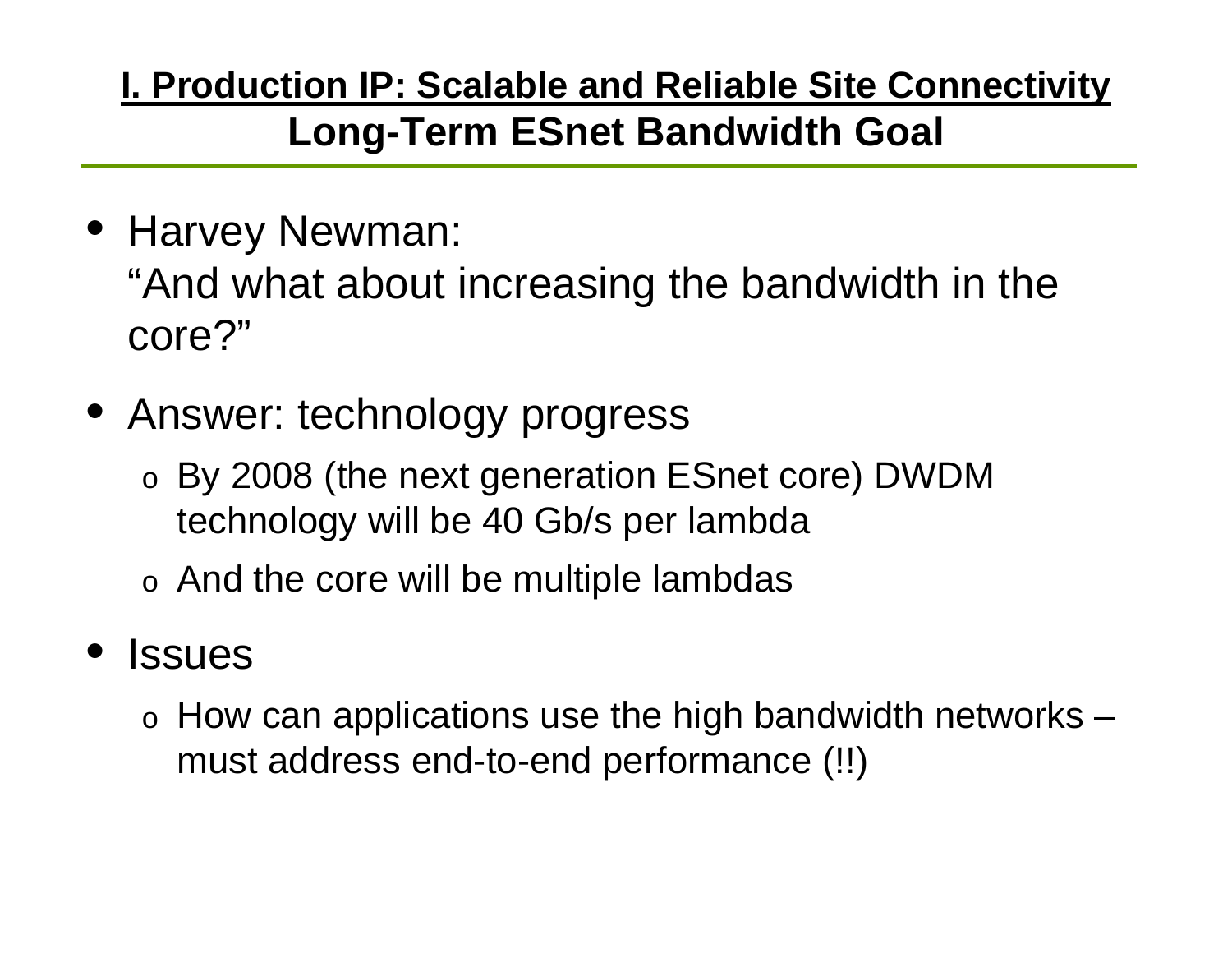# **II. Network Support of High-Impact Science**

- ¾Dynamic provisioning of private "circuits" in the MAN and through the core can provide "high impact science" connections with Quality of Service guarantees
	- o A few high and guaranteed bandwidth circuits and many lower bandwidth circuits (e.g. for video, remote instrument operation, etc.)
	- o The circuits are secure and end-to-end, so if the sites trust each other, and if they have compatible security policies, they should be able to establish direct connections by going around site firewalls to connect specific systems – e.g. HPSS <-> HPSS

#### •Status: *Initial progress*

- o Proposal submitted to MICS Network R&D program for initial development of basic circuit provisioning infrastructure in ESnet core network (site to site)
- o Will work with UltraScience Net to import advanced services technology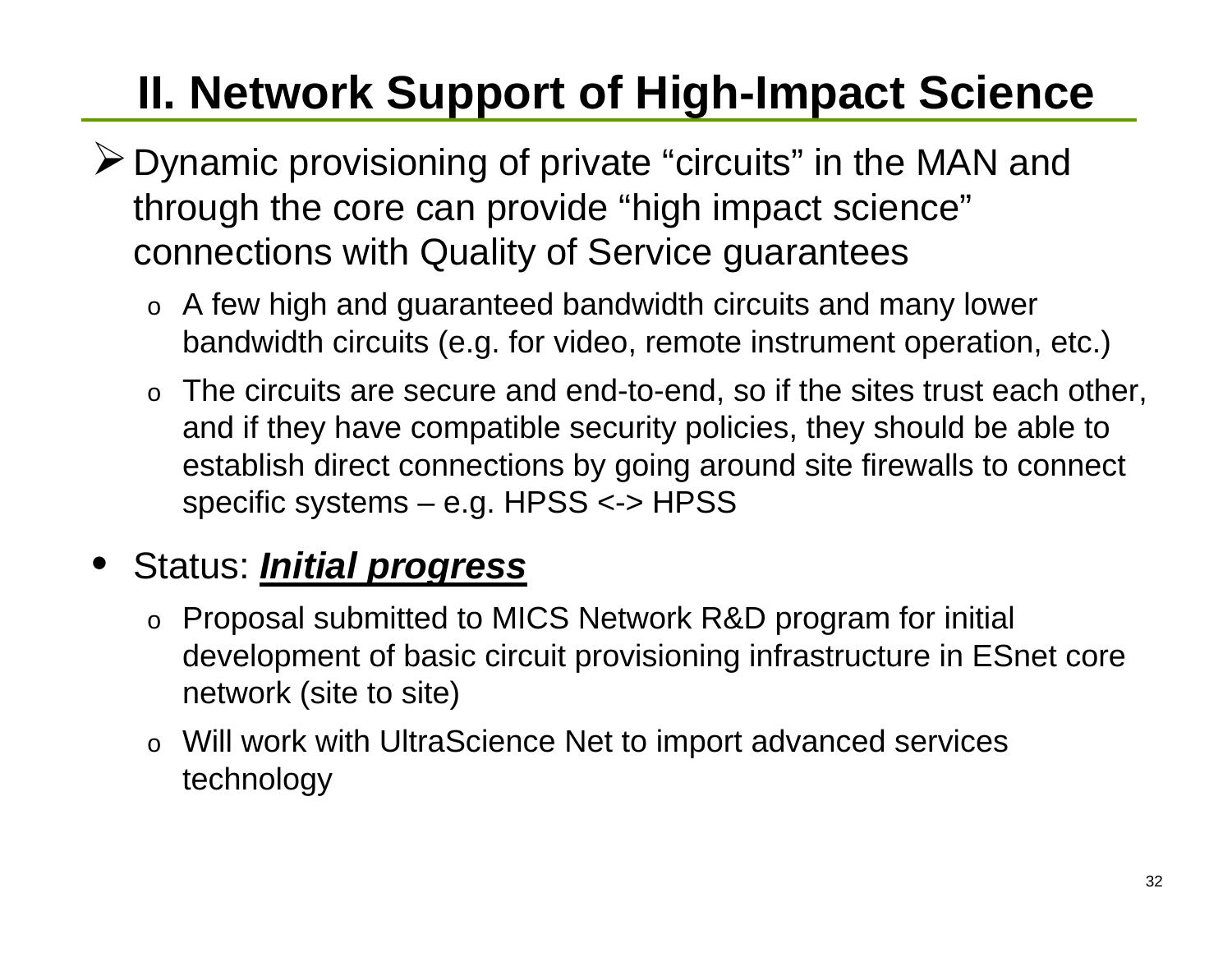## **II. Hi-Impact Science Bandwidth**

![](_page_32_Figure_1.jpeg)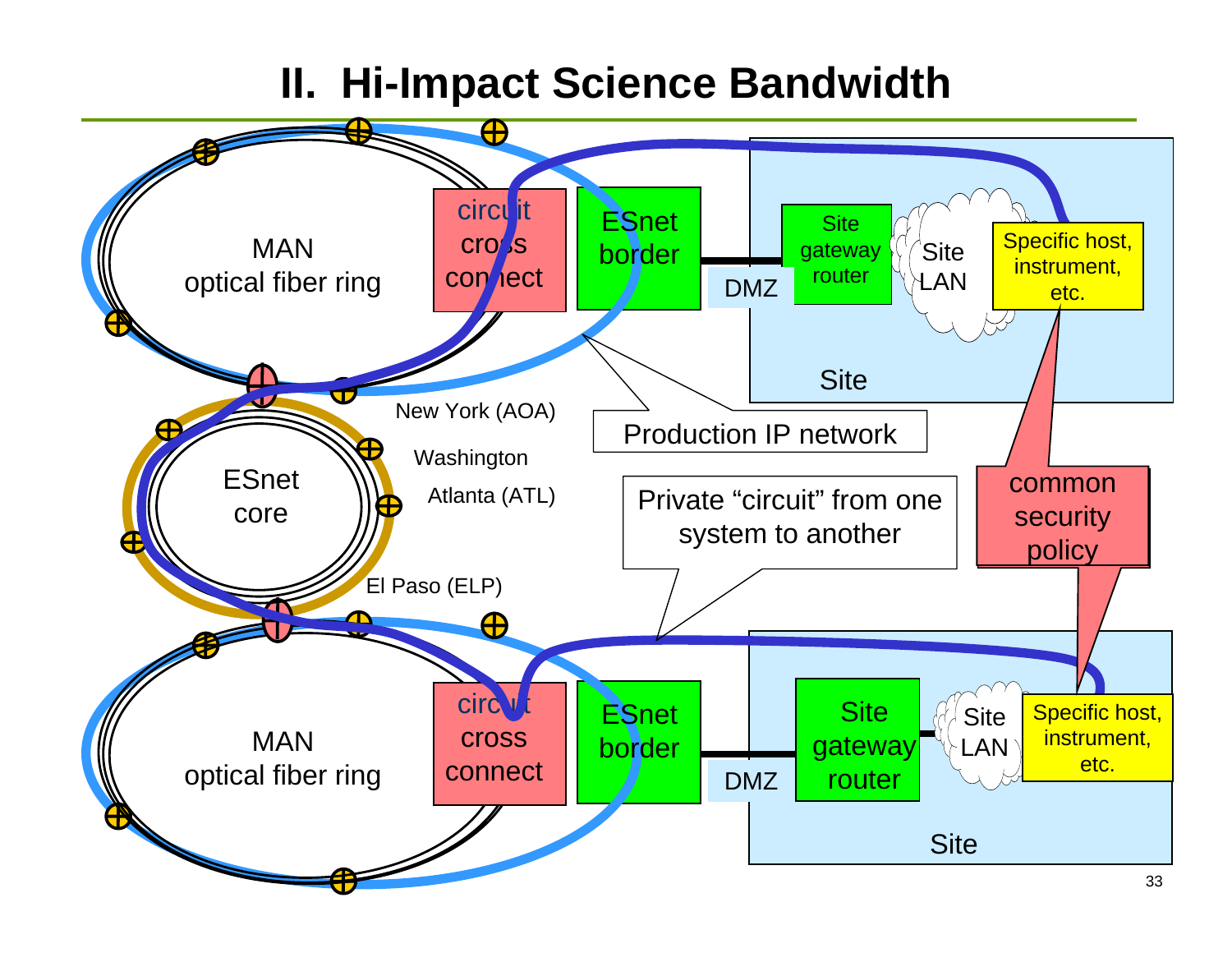# **III. Evolution to Optical Switched Networks**

- ¾ Partnership with DOE's network R&D program
	- o ESnet will cross-connect with UltraNet / National Lambda Rail in Chicago and Sunnyvale, CA
	- o ESnet can experiment with UltraScience Net virtual circuits tunneled through the ESnet core (up to 5 Gb/s between UltraNet and appropriately connected Labs)
	- oOne important element of importing DOE R&D into ESnet
	- o Status: *In progress*
		- - Chicago ESnet – NLR/UltraNet x-connect based on the IWire ring is engineered
			- This is also critical for DOE lab connectivity to the DOE funded LHCNet 10 Gb/s link to CERN
		- - Qwest – ESnet Sunnyvale hub x-connect is dependent on Qwest permission, which is being negotiated (almost complete)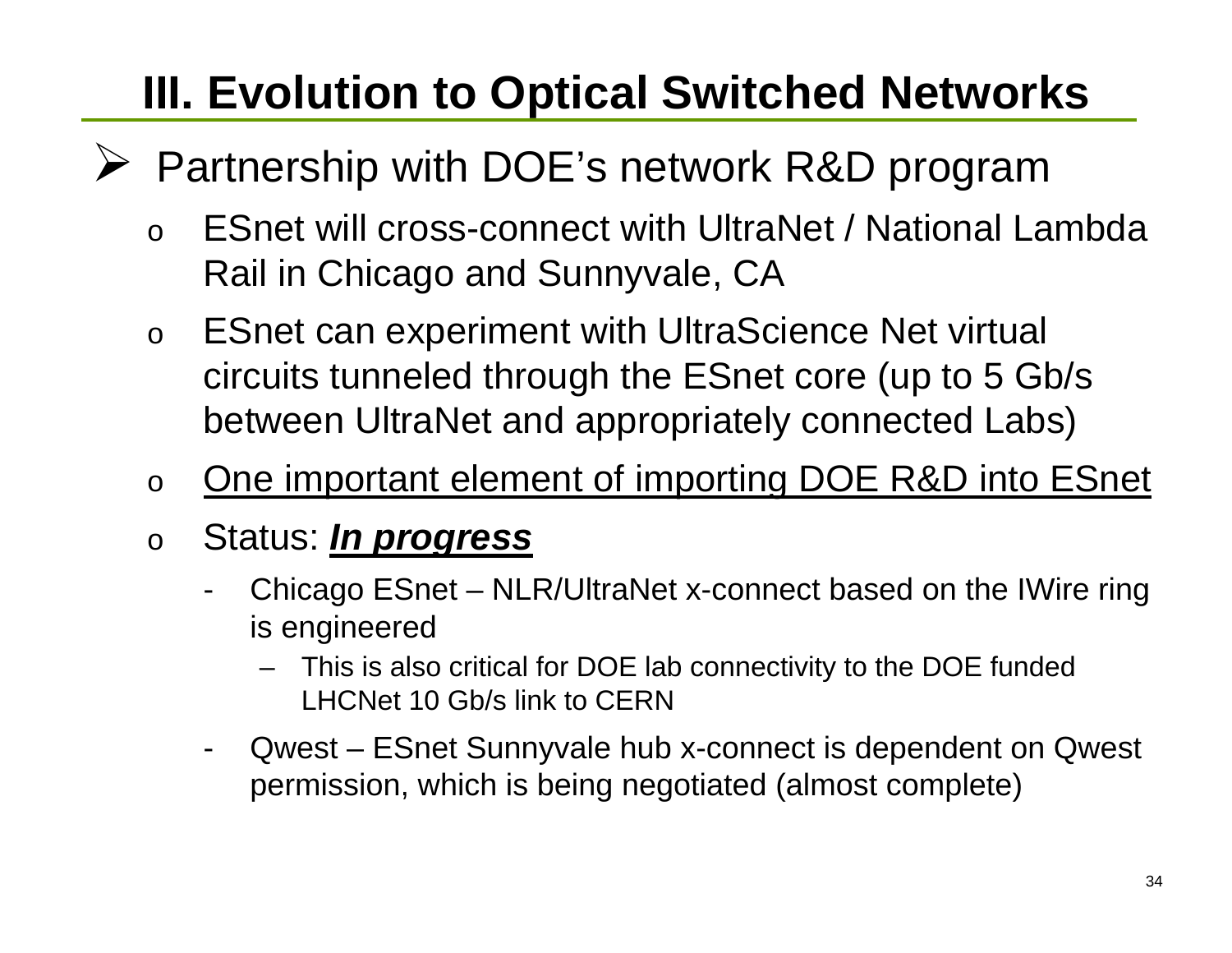# **III. Evolution to Optical Switched Networks**

- ESnet is building partnerships with the Federal and academic R&D networks in addition to DOE network R&D programs and UltraScienceNet
	- o Internet2 Hybrid Optical Packet Internet (HOPI) and National Lambda Rail for R&D on the next generation hybrid IP packet – circuit switched networks

### o Status: *Initial progress*

- - ESnet co-organized a Federal networking workshop on the future issues for interoperability of Optical Switched Networks
- - ESnet is participating in the Internet2 HOPI design team (where UltraScience Net also participates)
- These partnerships will provide ESnet with direct access to, and participation in, next generation technology for evaluation and early deployment in ESnet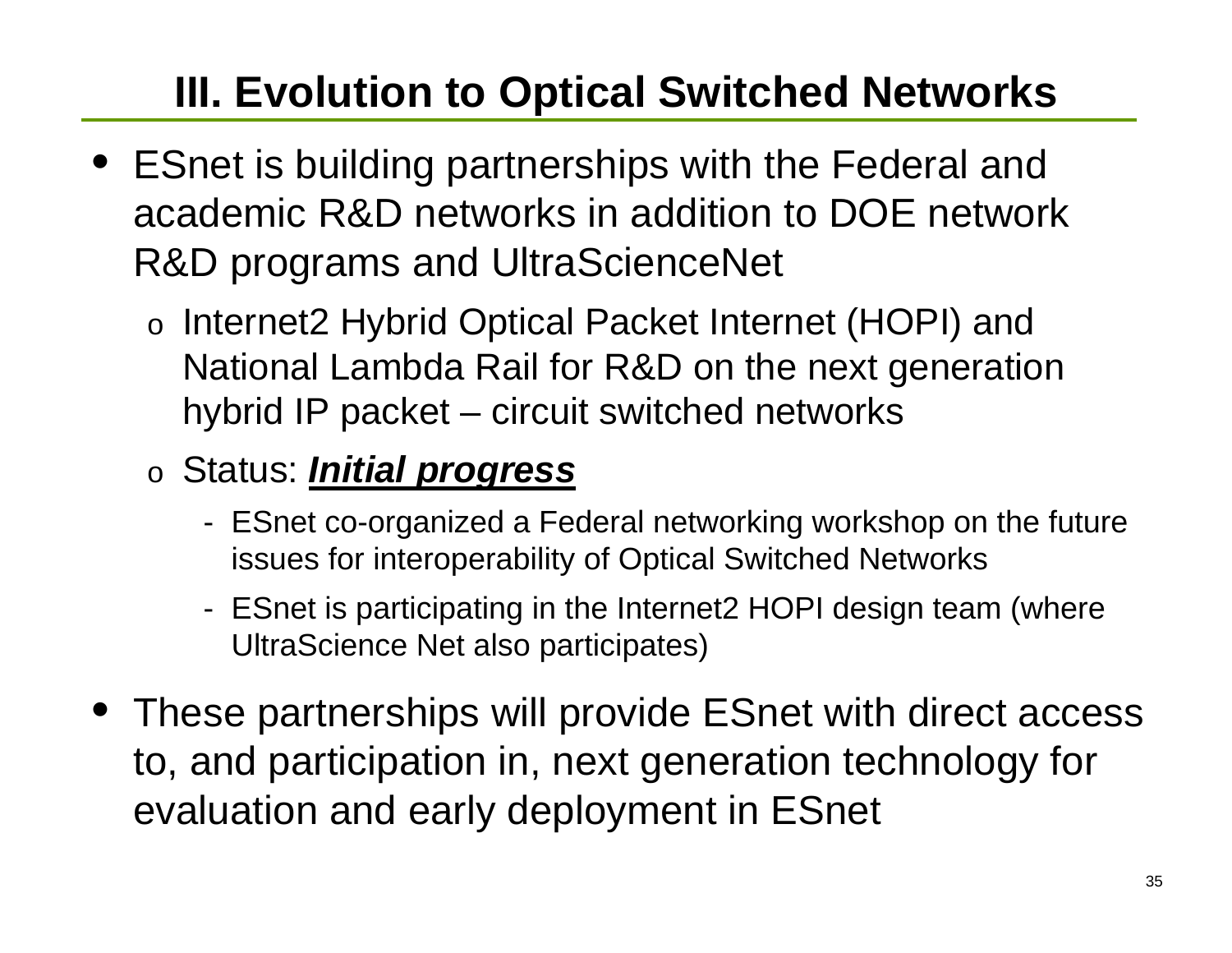## **III. Evolution to Optical Switched Networks UltraNet – ESnet Interconnects**

![](_page_35_Figure_1.jpeg)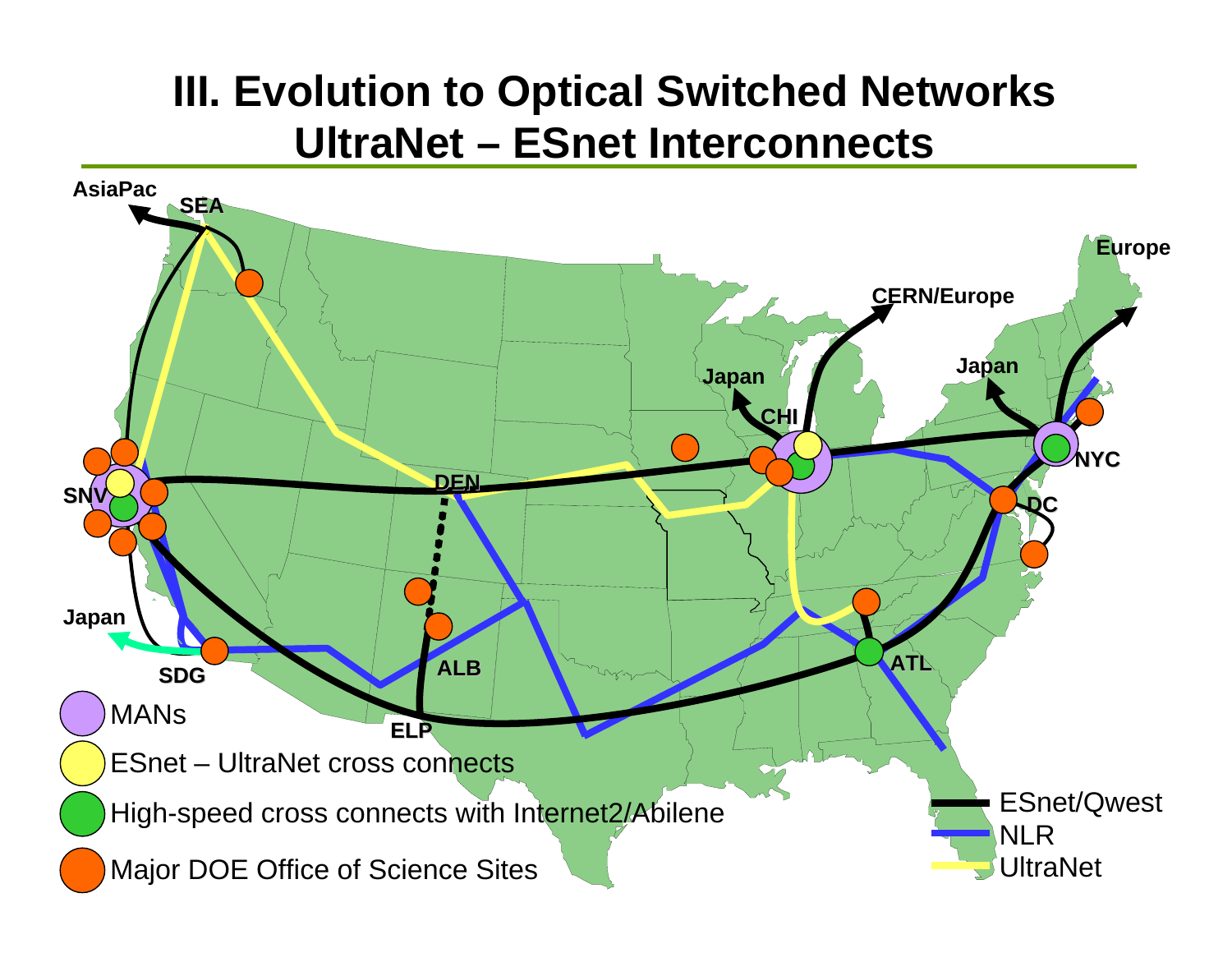## **IV. Science Services Strategy**

- The Roadmap Workshop identified twelve high priority middleware services, and several of these fit the criteria for ESnet support. These include, for example
	- o long-term PKI key and proxy credential management (e.g. an adaptation of the NSF's MyProxy service)
	- o directory services that virtual organizations (VOs) can use to manage organization membership, member attributes and privileges
	- o end-to-end monitoring for Grid / distributed application debugging and tuning
	- o perhaps some form of authorization service
	- o knowledge management services that have the characteristics of an ESnet service are also likely to be important (future)
- ESnet will seek the addition funding necessary to develop, deploy, and support these types of middleware services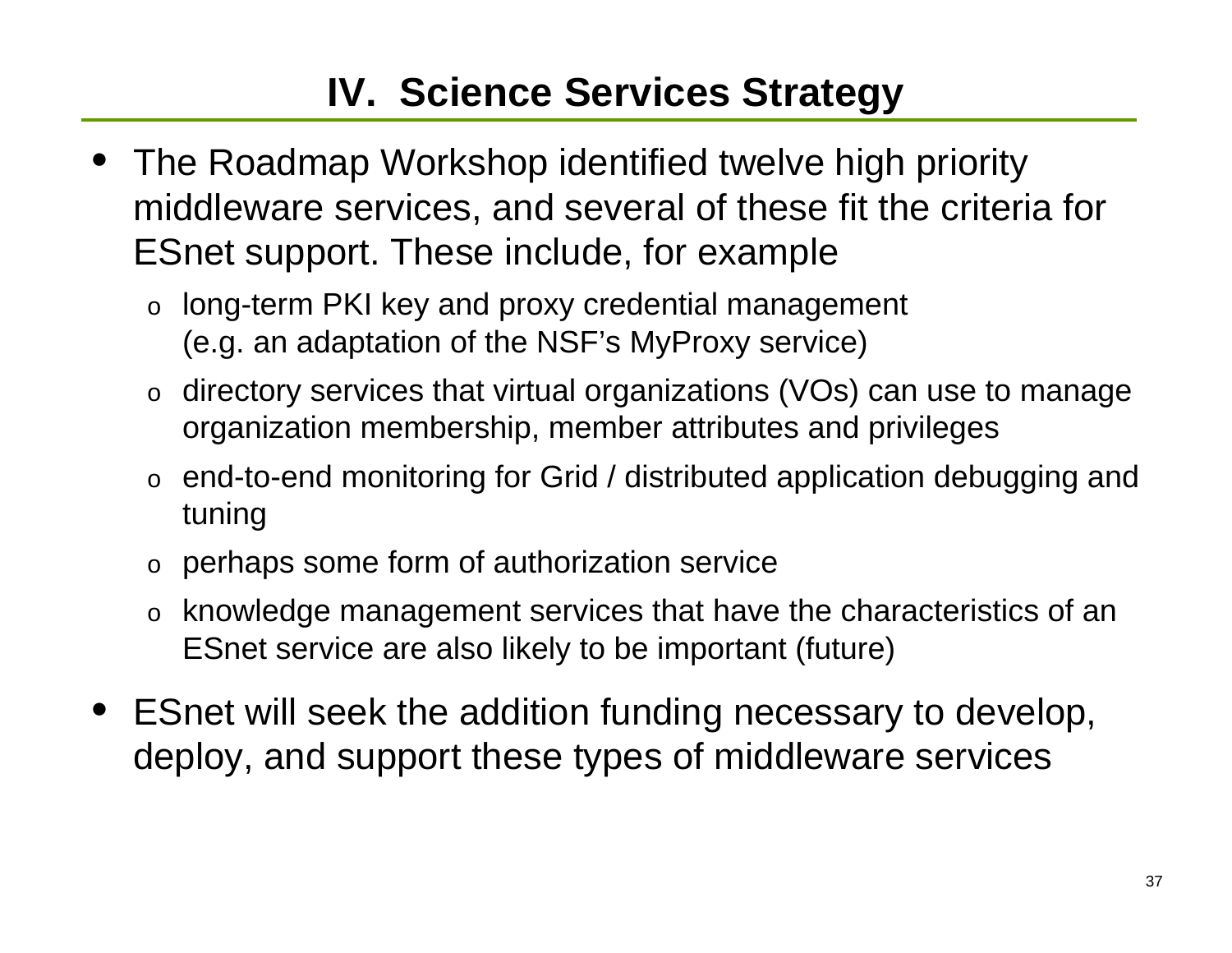# **Conclusions**

- ESnet is an infrastructure that is critical to DOE's science mission
- Focused on the Office of Science Labs, but serves many other parts of DOE
- ESnet is working hard to meet the current and future networking need of DOE mission science in several ways:
	- o Evolving a new high speed, high reliability, leveraged architecture
	- o Championing several new initiatives which will keep ESnet's contributions relevant to the needs of our community